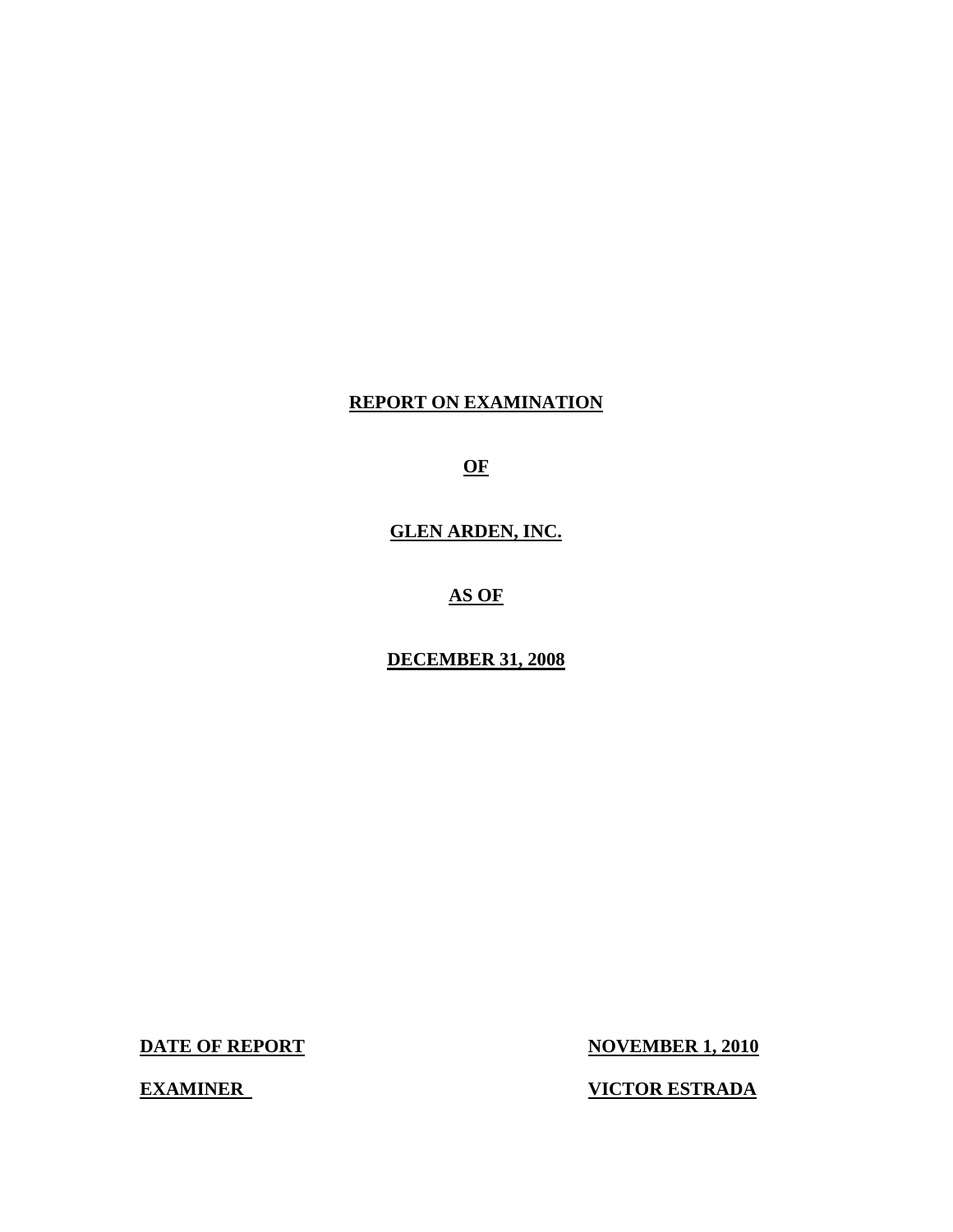## **TABLE OF CONTENTS**

| <u>ITEM NO.</u>  |                                                                                                                                   | PAGE NO.                 |
|------------------|-----------------------------------------------------------------------------------------------------------------------------------|--------------------------|
| 1.               | Scope of the examination                                                                                                          | 3                        |
| 2.               | Executive summary                                                                                                                 | $\overline{4}$           |
| 3.               | Description of the Community                                                                                                      | 5                        |
|                  | A. Management and controls<br>B. Holding company system<br>C. Plan of operation<br>D. Escrow agreement<br>E. Accounts and records | 6<br>8<br>11<br>16<br>16 |
| $\overline{4}$ . | Community demographics                                                                                                            | 19                       |
|                  | A. Occupancy levels<br>B. Fees                                                                                                    | 19<br>21                 |
| 5.               | <b>Financial statements</b>                                                                                                       | 22                       |
|                  | A. Balance sheet<br>B. Statement of revenue and expenses and change in<br>actuarial surplus                                       | 22<br>24                 |
| 6.               | Land sale                                                                                                                         | 25                       |
| 7.               | <b>Advances to Parent</b>                                                                                                         | 28                       |
| 8.               | Conclusion                                                                                                                        | 30                       |
| 9.               | Subsequent events                                                                                                                 | 31                       |
| 10.              | Compliance with prior report on examination                                                                                       | 33                       |
| 11.              | Summary of comments and recommendations                                                                                           | 37                       |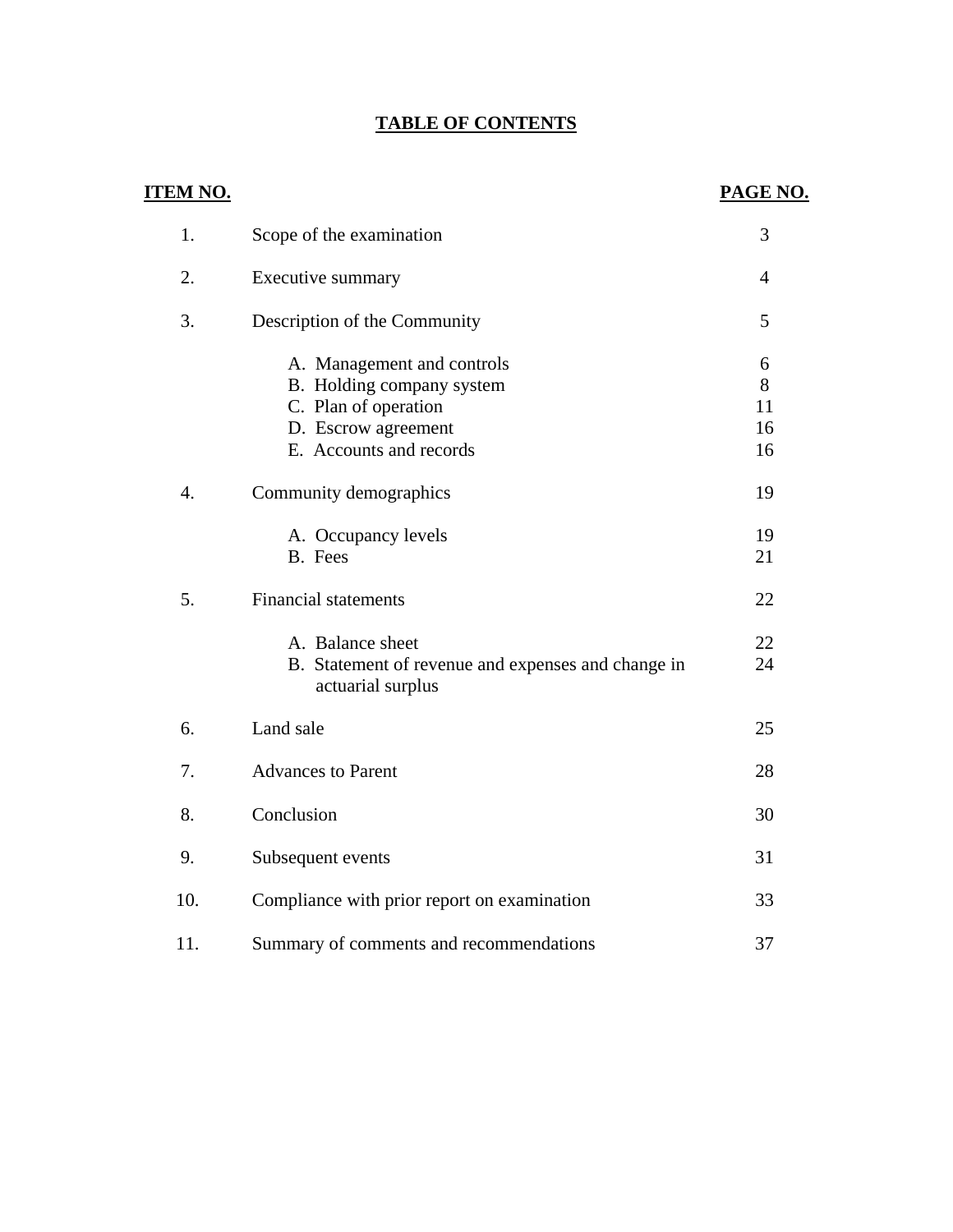

STATE OF NEW YORK INSURANCE DEPARTMENT 25 BEAVER STREET NEW YORK, NEW YORK 10004

Governor David A. Paterson James J. Wrynn

Superintendent

November 1, 2010

Honorable James J. Wrynn Superintendent of Insurance Albany, NY 12257

Sir:

Pursuant to the requirements of the New York Insurance Law and acting in accordance with the instructions contained in Appointment Number 30386, dated October 8, 2009, annexed hereto, I have made an examination into the condition and affairs of Glen Arden, Inc., a not-for-profit Continuing Care Retirement Community licensed pursuant to the provisions of Article 46 of the New York Public Health Law, as of December 31, 2008, and respectfully submit the following report thereon.

The examination was conducted at the home office of Glen Arden, Inc. located at 214 Harriman Drive, Goshen, New York.

Wherever the designations the "Community" or "Glen Arden" appear herein, without qualification, they should be understood to indicate Glen Arden, Inc.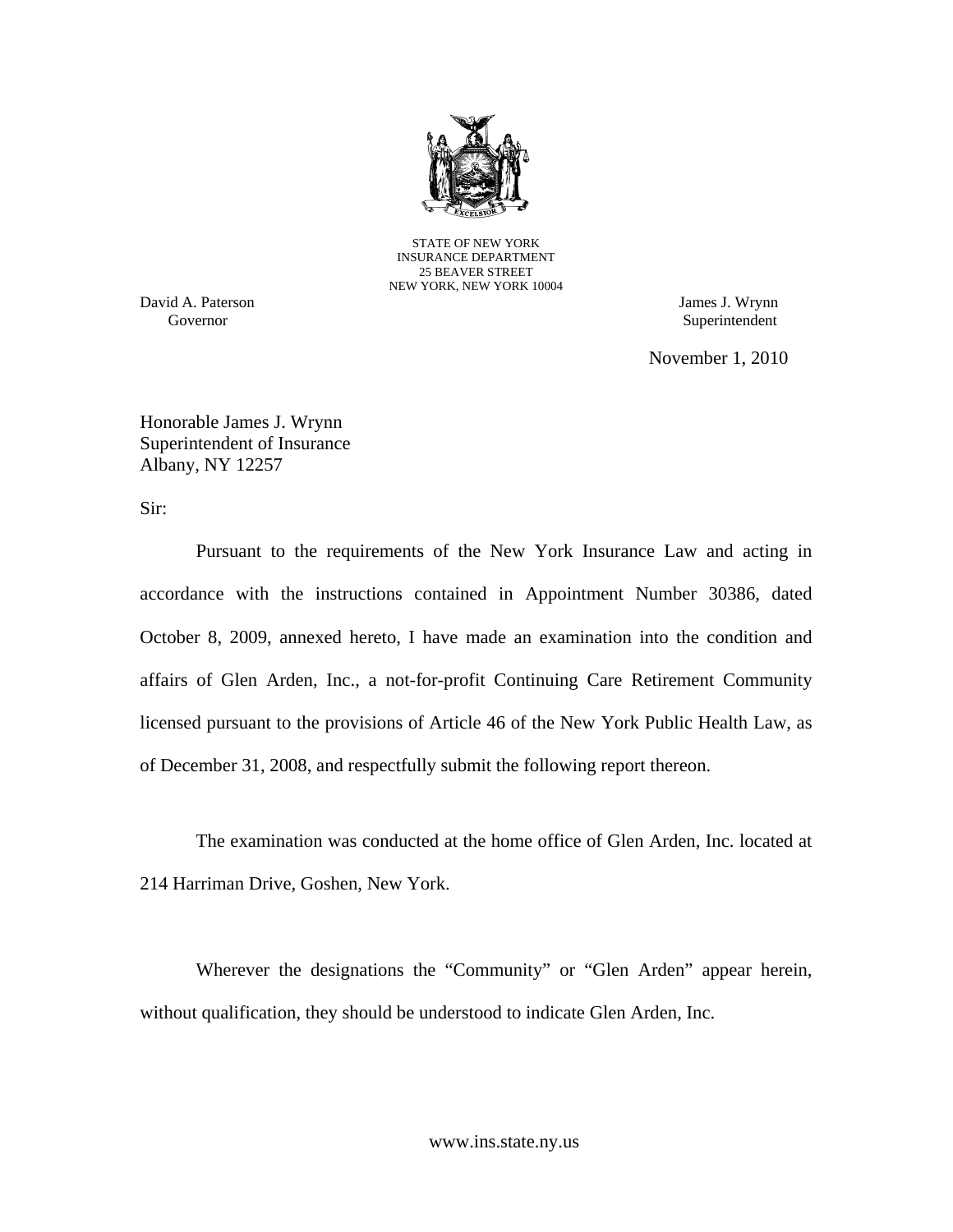Wherever the designations "Elant" or the "Affiliate" appear herein, without qualification, they should be understood to mean Elant, Inc., the sole corporate member of Glen Arden, Inc.

Wherever the designation, the "Department" appears herein, without qualification, it should be understood to refer to the New York State Insurance Department.

As of December 31, 2007, the Community was not in satisfactory actuarial balance, as determined using generally accepted actuarial standards and applying the statutory requirements defined in Part 350.1(s) of Department Regulation No. 140 (11 NYCRR 350.1(s)). The Community's minimum actuarial surplus requirement, as determined using generally accepted actuarial standards and applying the aforementioned statutory requirements, was deficient in the amount of \$(9,328,000) as of December 31, 2007.

The Community is operating under a Plan of Restoration (the "Plan") to achieve satisfactory actuarial balance. The Plan was accepted by the Department on March 4, 2010.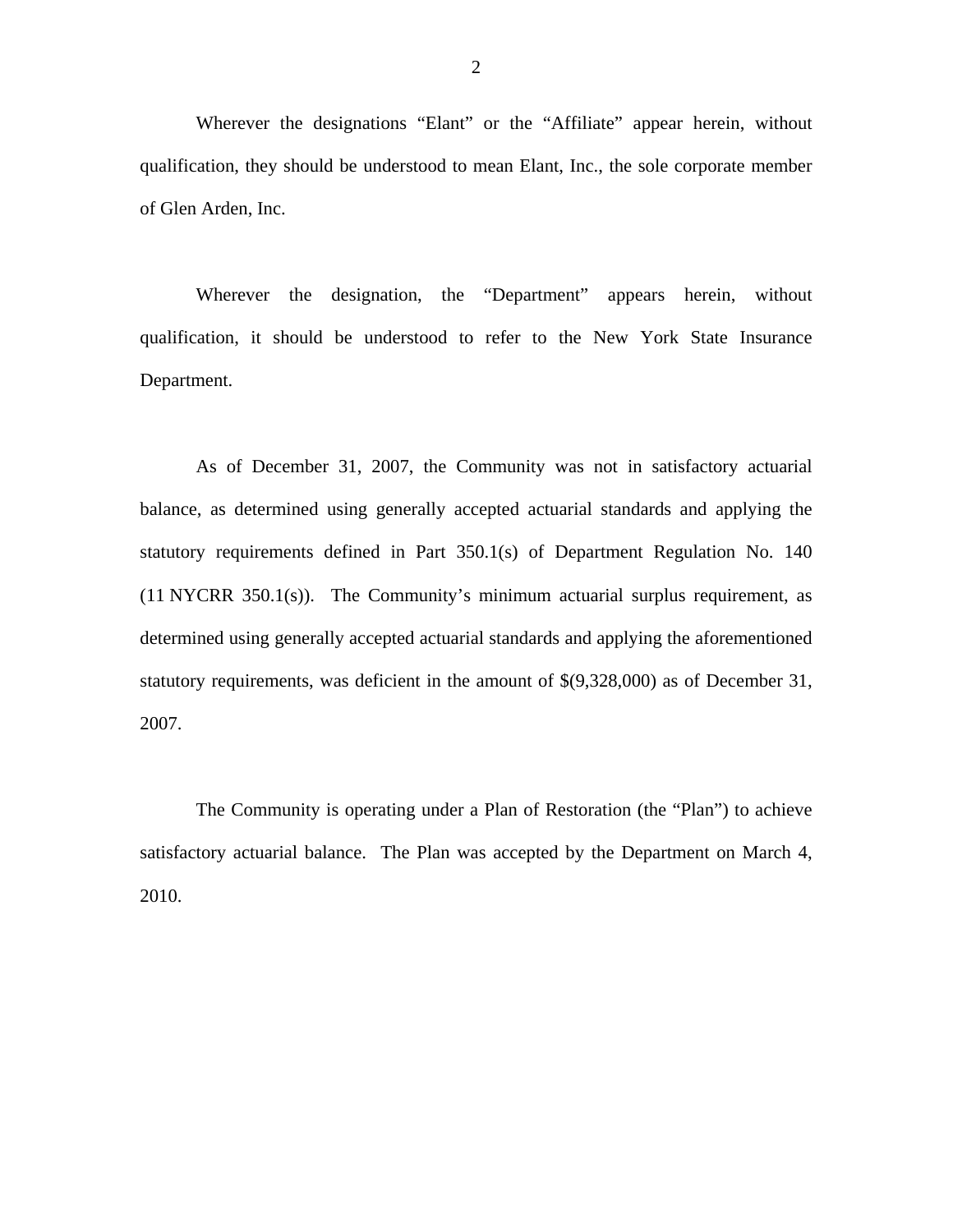#### **1. SCOPE OF THE EXAMINATION**

The previous examination of the Community was conducted as of December 31, 2005. This examination covered the three-year period from January 1, 2006 through December 31, 2008. Transactions occurring subsequent to this period were reviewed where deemed appropriate by the examiner.

The examination comprised a verification of assets and liabilities as of December 31, 2008, in accordance with generally accepted accounting principles (GAAP), as modified by Department Regulation No. 140 (11 NYCRR 350), a verification of assets and liabilities as of December 31, 2007, on an actuarial basis, the most recent actuarial balance sheet available, as filed with the Community's December 31, 2008 annual statement, as modified by Department Regulation No. 140, a review of income and disbursements deemed necessary to accomplish such verification, and utilized, to the extent considered appropriate, work performed by the Community's independent certified public accountants. A review was also made of the following items:

> Community documents Compliance with the by-laws Board of directors' meeting minutes Financial documents Occupancy levels Plan to restore surplus

This report on examination is confined to financial statements and comments on those matters which involve departures from laws, regulations or rules, or which are deemed to require explanation or description.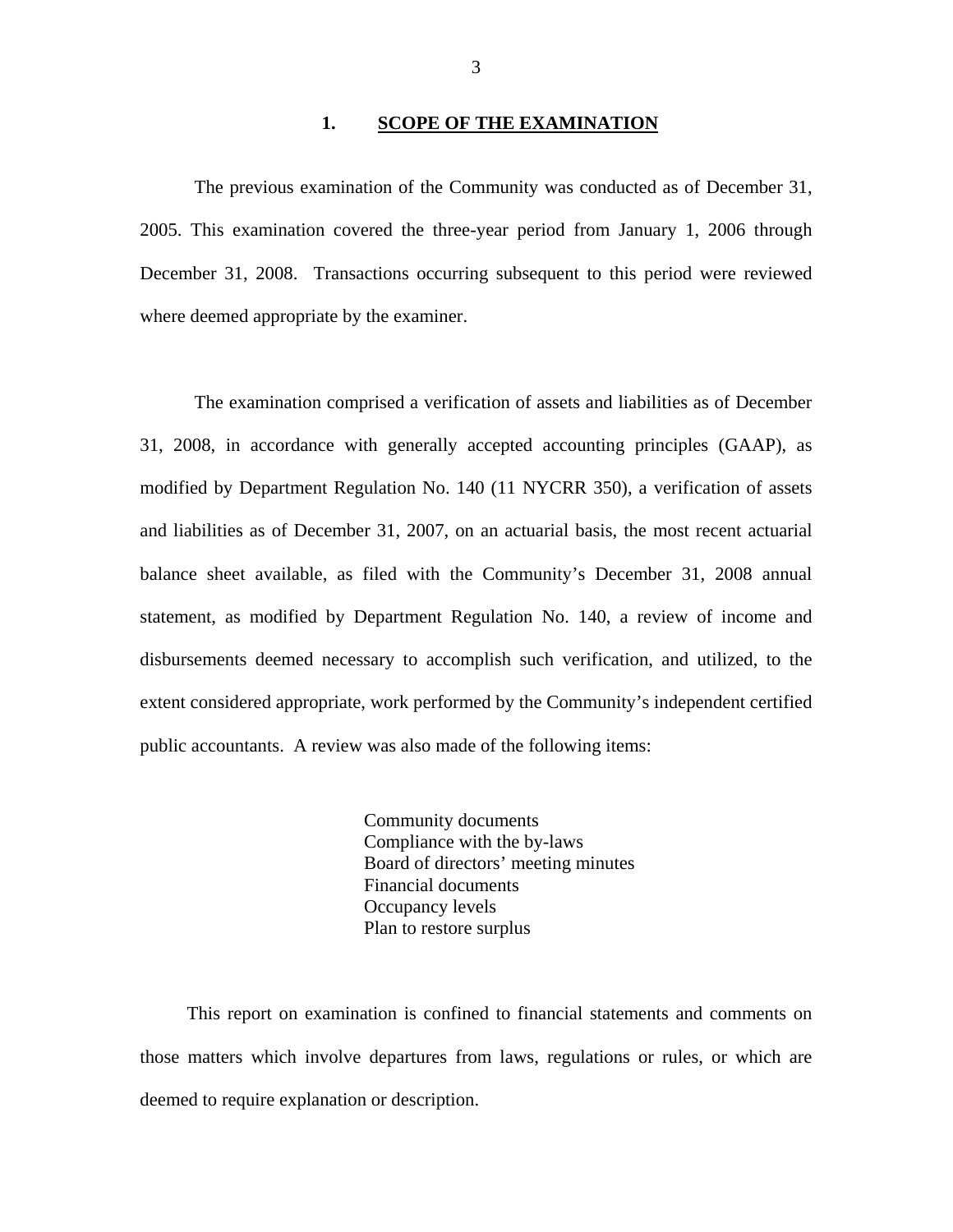A review was also made to ascertain what actions were taken by the Community with regard to comments and recommendations contained in the prior report on examination.

### **2. EXECUTIVE SUMMARY**

The results of this examination revealed certain operational deficiencies during the examination period. The most significant findings of this examination include the following:

- As of December 31, 2007, the Community was not in satisfactory actuarial balance, as determined using generally accepted actuarial standards and applying the statutory requirements defined in Part 350.1(s) of Department Regulation No. 140 (11 NYCRR 350.1(s)). The Community's minimum actuarial surplus requirement, as determined using generally accepted actuarial standards and applying the aforementioned statutory requirements, was deficient in the amount of \$(9,328,000) as of December 31, 2007.
- The Community is operating under a Plan of Restoration (the "Plan") to achieve satisfactory actuarial balance. The Plan was accepted by the Department on March 4, 2010.
- In June 2006, the Community sold a 10.447 acre parcel of land to Lifestyle Concepts, LLC, a for-profit affiliate and wholly-owned subsidiary of the Community's Parent, Elant, Inc. for \$900,000. Such sale price was based on a six-year old valuation. Such sale was made without the prior approval of the Superintendent of Insurance, in violation of the requirements of Section 1505(c) of the New York Insurance Law. It should be noted that the Community has submitted an application for expansion which is currently under review by the New York State Departments of Health and Insurance. As part of the proposed expansion plan, such parcel of land would be leased to the Community. See Section 6 of this report for a more detailed discussion of this item.
- As of December 31, 2007, the Community had made advances and loans to its Parent, Elant, Inc., in the aggregate amount of \$3,281,876, without notification to/or approval by the Department and the New York Department of Health. Glen Arden, Inc. has agreed not to make any additional loans and/or cash advances to Elant, Inc. or any of its affiliates, without the prior written approval of the Department. See Section 7 of this report for a more detailed discussion of this item.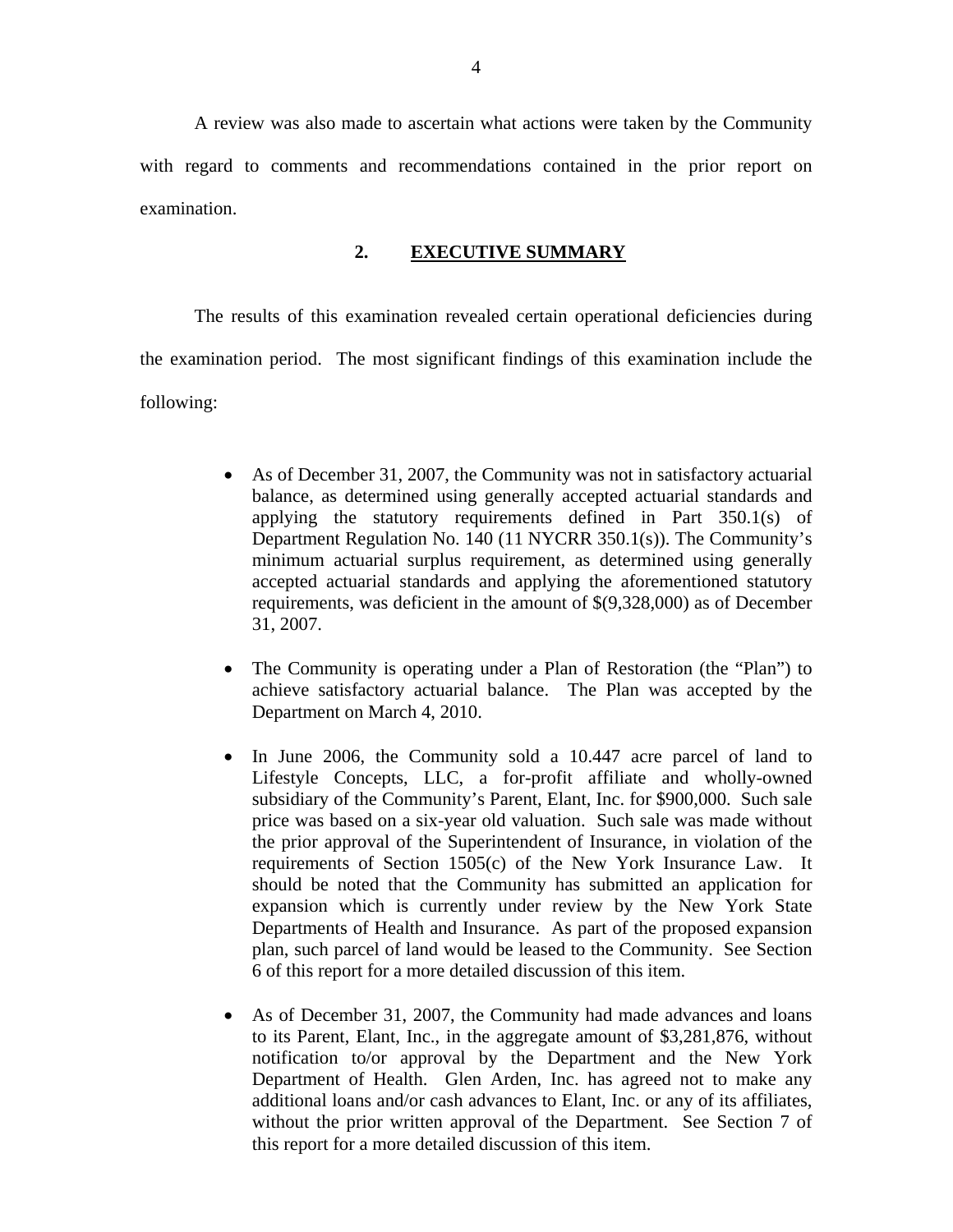<span id="page-6-0"></span> As of December 31, 2009, Glen Arden reported in its filed annual statement submission that it did not meet the minimum liquid reserve requirement of Part 350.6(a)(2) of Department Regulation No. 140 (11 NYCRR 350.6(a)(2)). See Section 9 of this report for a more detailed discussion of this item.

## **3. DESCRIPTION OF THE COMMUNITY**

Glen Arden, Inc. is a continuing care retirement community ("CCRC"), as defined in Article 46 of the New York Public Health Law. The Community received a Certificate of Authority from the New York State Continuing Care Retirement Community Council effective September 23, 1994, and a final Certificate of Authority from the New York State Department of Health on December 19, 1994. The Community commenced operations on June 1, 1996. Interlocking directorates exist within Glen Arden and some members of its holding company system.

Glen Arden, Inc. is a non-profit, tax-exempt corporation, organized under Section  $501(c)(3)$  of the Internal Revenue Code. The Community offers a 40 bed skilled nursing center for residents who need full-time nursing care, a 148 unit independent living facility and a 28 bed enriched housing unit. In December 2007, the Community submitted an application to the New York State Departments of Health and Insurance to amend its Certificate of Authority to allow it to add 66 carriage houses, and the development of "Phase 1", consisting of 13 carriage houses. In accordance with such amendment, Glen Arden proposed to lease the land for the development of the carriage houses from Lifestyles Concepts, its for-profit affiliate. This application is currently under review by the New York State Departments of Health and Insurance.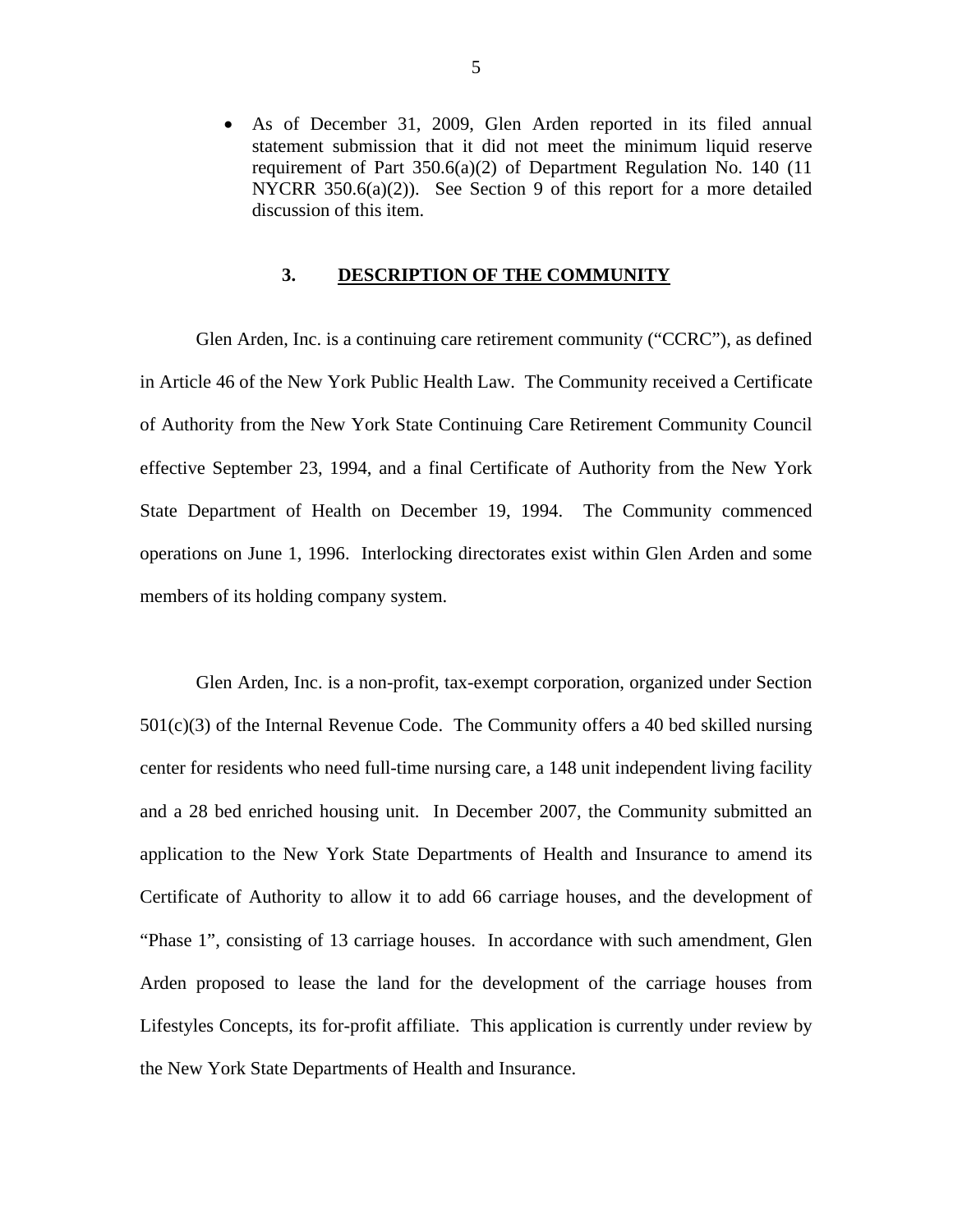#### <span id="page-7-0"></span>A. Management and Controls

Pursuant to the Community's charter and by-laws, management of the Community is to be vested in a board of directors consisting of not more than eighteen members, of which fifteen members are elected directors and three members are exofficio directors. During every calendar year, the board is required to hold quarterly meetings, one of which is to be an annual meeting. It may hold special meetings as necessary upon prior notification. As of December 31, 2008, the Community's board of directors was comprised of the following sixteen (16) members:

Thomas C. Ammons Employee,

Donna G. Case-McAleer\* President & CEO, Goshen, NY Elant, Inc.

Donna Cornell **Owner**,

Ursula Degenhardt Goshen, NY Retired.

Michael H. Donnelly, Esq. Chairman of the Board, Goshen, NY Glen Arden, Inc.

Richard B. Golden, Esq. Partner,

## Name Principal Business Affiliation

Monroe, NY Affinity Advantage Financial.

Ciro Attardo, MD\* Physician/Managing Partner, Chester, NY Horizon Family Medical Group

Stephen M. Brown Certified Public Accountant, Goshen, NY Stephen Brown, CPA

Newburgh, NY Cornell Associates

Goshen, NY Burke, Miele and Golden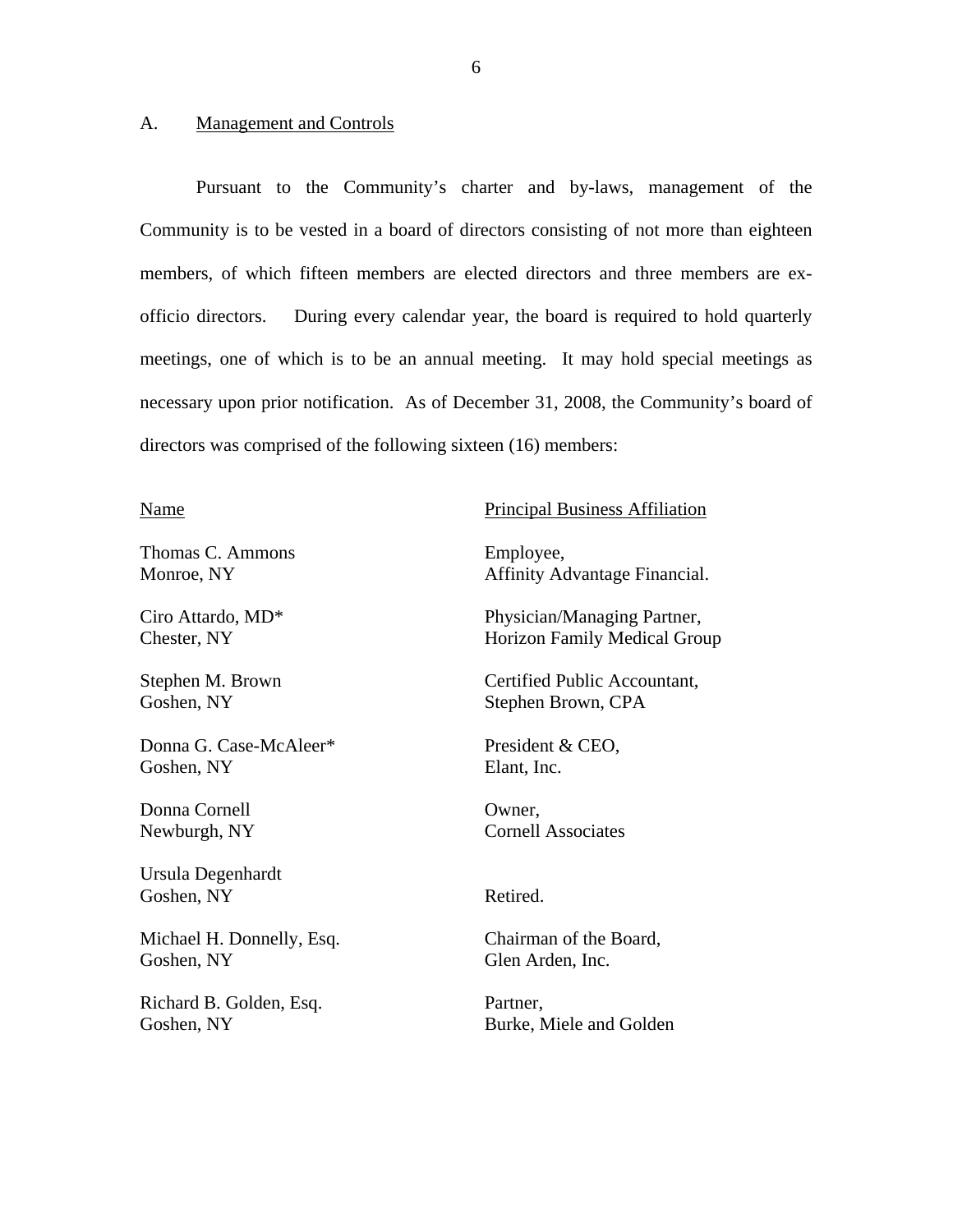#### Name John S. Goodreds, Jr. Goshen, NY Donna Johnson Fishkill, NY John MacEnroe Beacon, NY John Meder Port Jervis, NY Kunwar Nagpal, DDS Port Jervis, NY William Richards, PhD Westtown, NY Robert Scherreik Bloomingdale, NJ William Thorpe\* Newburgh, NY Principal Business Affiliation Retired Consultant, DJ Consulting President and CEO, Dutchess County Economic Development Corporation Self Employed Real Estate Executive, Associate Broker with Davis Chant Owner, Mid Hudson Dental President, Orange County Community College Principal, SVP McBride Corporate Real Estate Director of Marketing, Mid-Hudson Orthotic Systems

7

\* Ex-officio members

A review of the attendance records for the board of directors' meetings held during the period under examination revealed that the meetings were generally well attended, with all directors attending at least one-half of the meetings they were eligible to attend.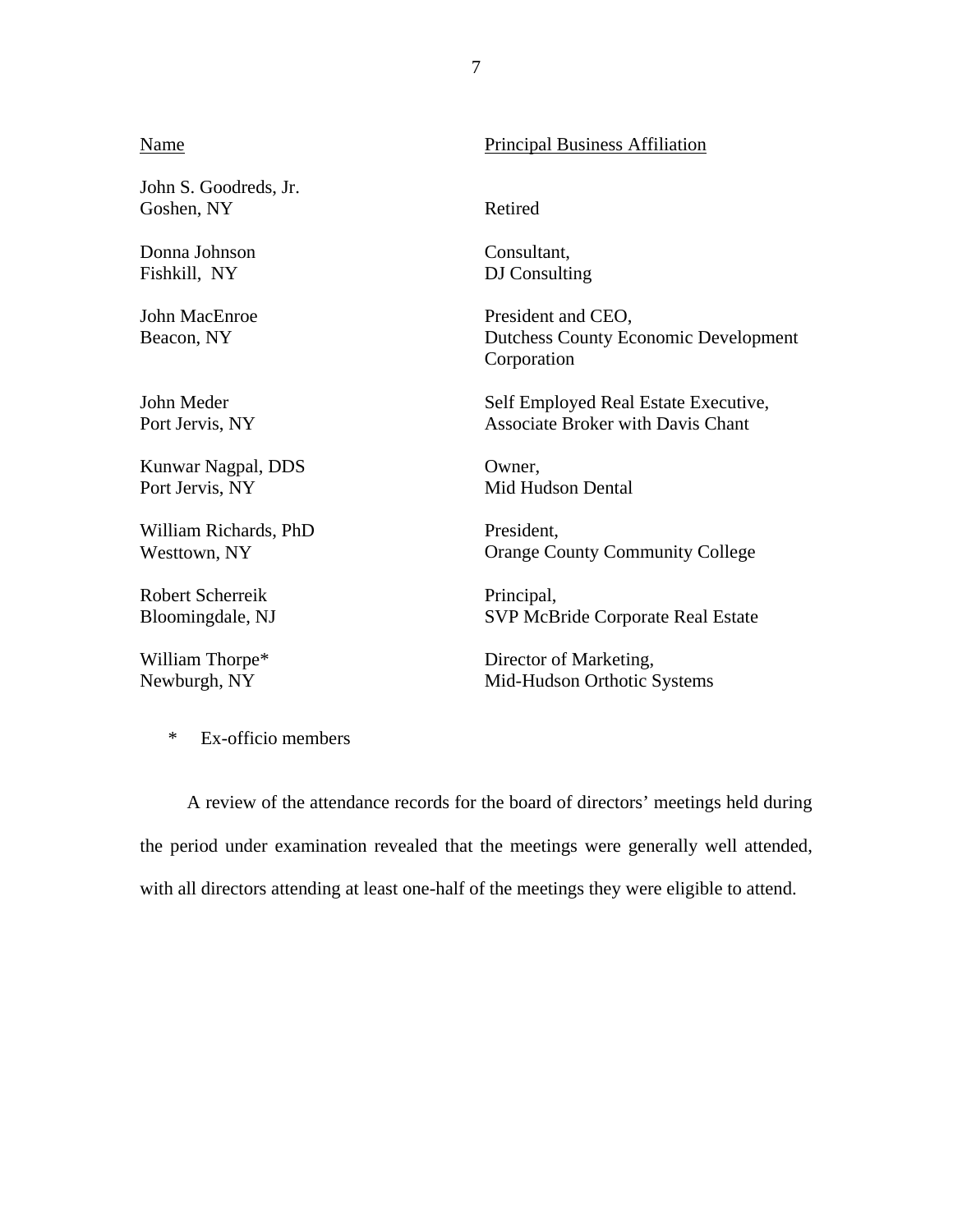The principal officers of the Community as of December 31, 2008 were as follows:

#### Officers Title

Stephen M. Brown Donna G. Case-McAleer Michael H. Donnelly, Esq. John S. Goodreds, Jr. Robert Scherreik

Treasurer President & CEO Chairman Vice Chairman Secretary

Note: Donna Cornell, was elected as the Community's Chairperson in April 2009.

## B. Holding Company System

Glen Arden is a member of the Elant, Inc. ("Elant") holding company system. Elant, Inc., Glen Arden's ultimate parent, is a not-for-profit holding company incorporated in New York State and is the sole corporate member of several health care providers, including Glen Arden, Inc. The following is a chart of the Elant, Inc. holding company system as of December 31, 2008: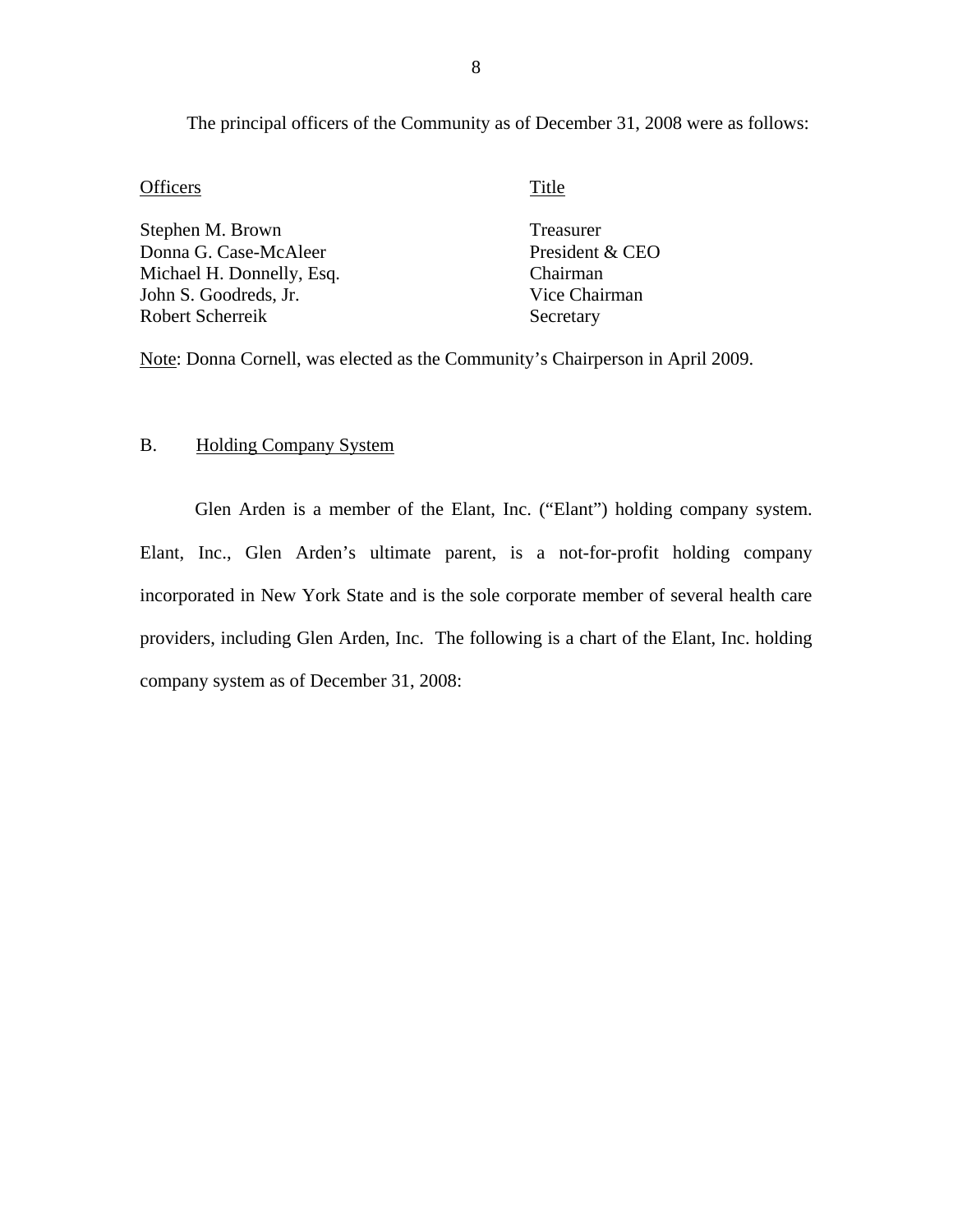

Elant, Inc. became the sole corporate member of Glen Arden, Inc. in 1999 and provides management services to the Community under an administrative services agreement.

During the examination period, Glen Arden, Inc. maintained an administrative services agreement (ASA) with Elant for management services to be provided to the Community by Elant. All management services are subject to oversight by the Glen Arden board of directors. Elant's responsibility for management services include, but are not limited to: recruitment and hiring, training, supervision and termination of staff, administration and management of benefits, operating systems, accounting systems and recordkeeping, facility maintenance and repair, the recommending of adjustments to entrance and monthly fees and regulatory compliance.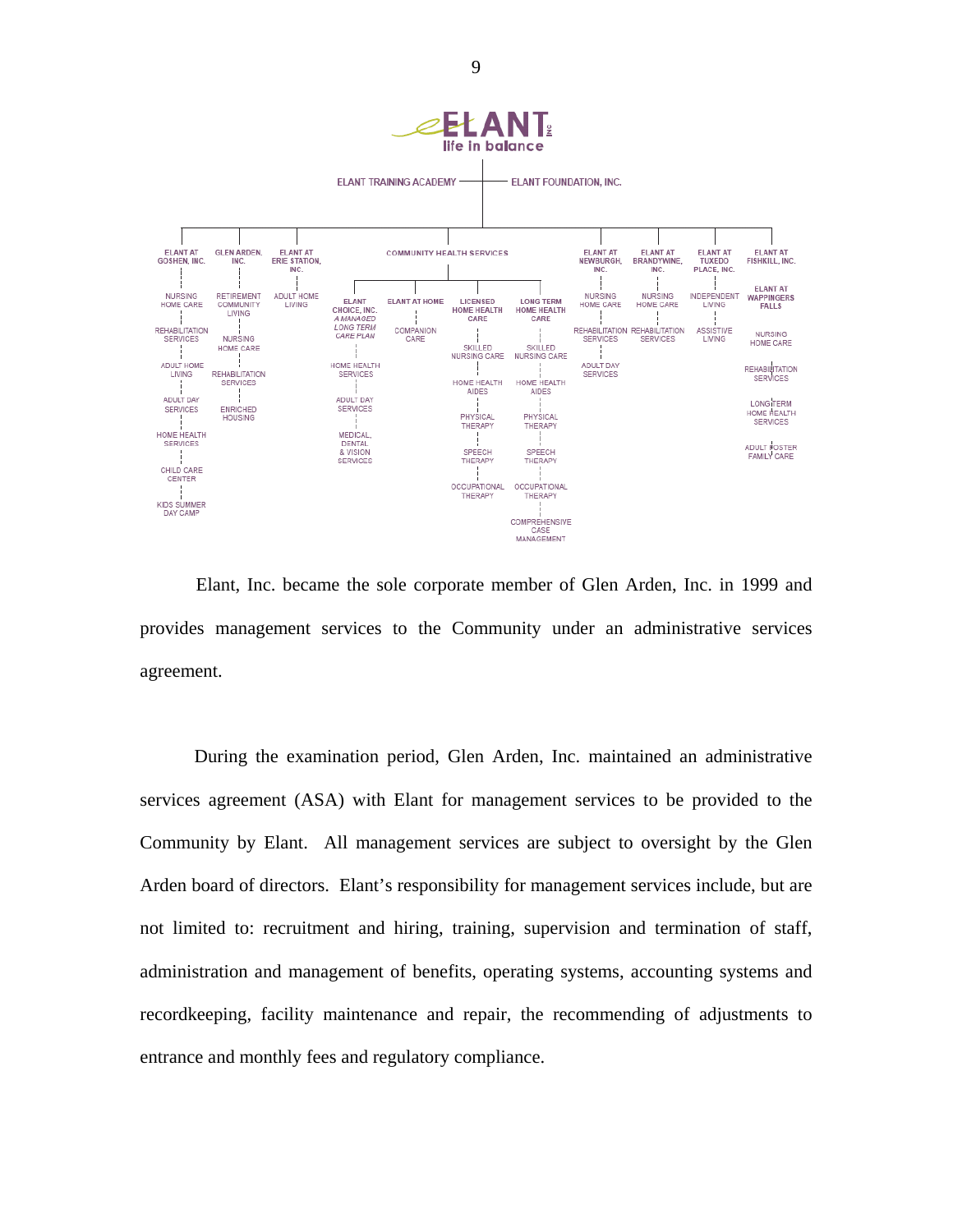monthly basis. The ASA agreement was amended in 2007 and 2008. The amendments The term of the ASA is for three (3) years, commencing March 3, 2006, with an annual aggregate fee of \$320,925 payable by the Community to Elant. Fees are paid on a included significant increases in the aggregate annual fee. Such revisions to the administrative services agreement were not submitted to the New York Department of Health and the New York Insurance Department for review prior to implementation, in violation of Section 1505(d) of the New York Insurance Law which states in part:

> "(d) The following transactions between a domestic controlled insurer and any person in its holding company system may not be entered into unless the insurer has notified the superintendent in writing of its intention to enter into any such transaction at least thirty days prior thereto, or such shorter period as he may permit, and he has not disapproved it within such period:

(3) rendering services on a regular or systematic basis."

It is recommended that the Community comply with Section 1505(d) of the New York Insurance Law and submit all administrative service agreements, and amendments to such agreements, to the New York Departments of Health and Insurance for review.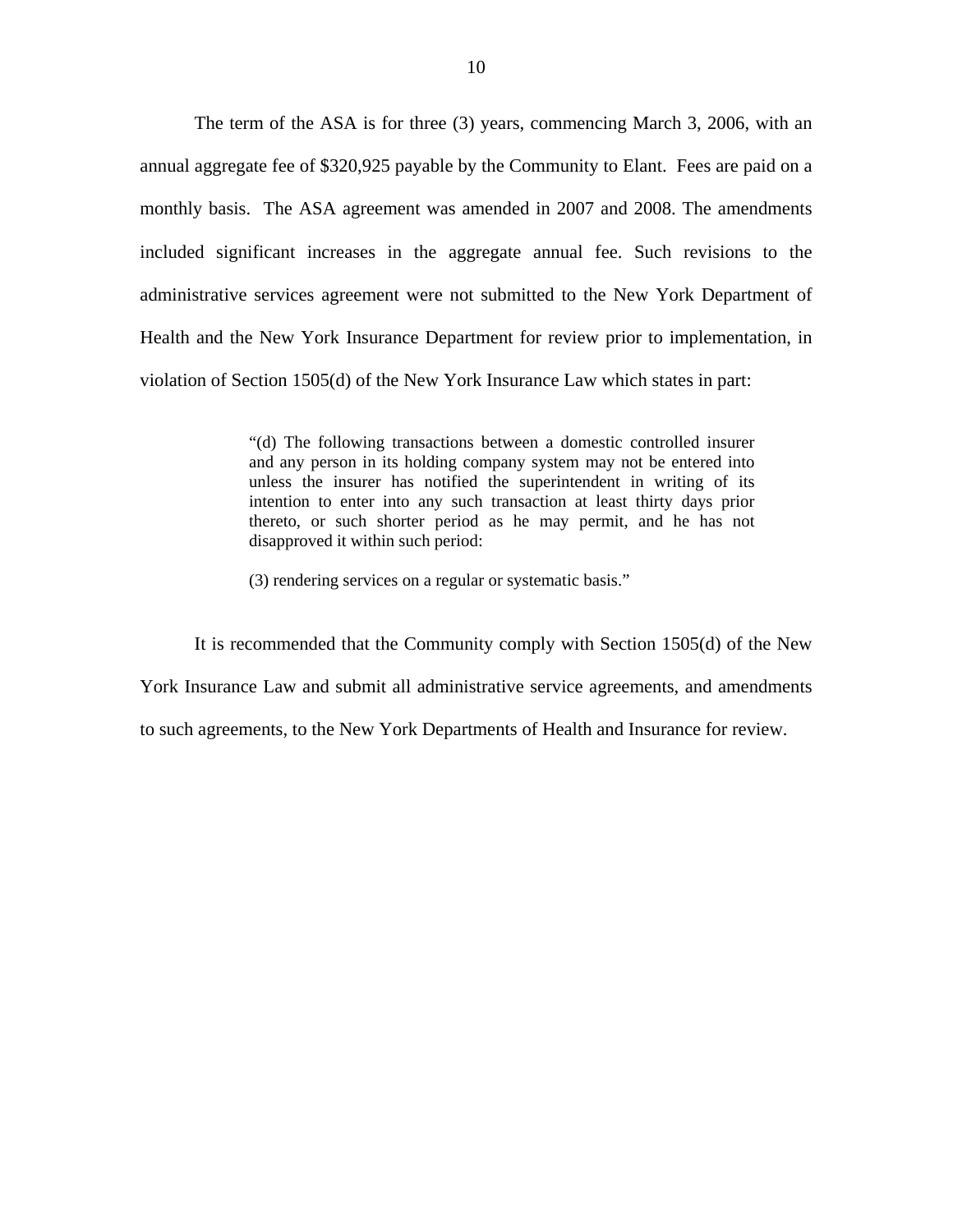## <span id="page-12-0"></span>C. Plan of Operation

The Community provides residents with lifetime residency in an independent living unit (ILU) and access, as needed, to an adult home enriched housing unit (EHU) and a nursing center (the Health Care Center (HCC)). A resident may choose among several contract options that provide different levels of prepaid nursing care benefit days and different refund options. The consideration paid for entering into the contract and becoming a Glen Arden resident is the entrance fee and monthly maintenance fee; the amount of which is determined by the size, and layout of the residence, as well as the percentage of the entrance fee refundable, if any, and the number of nursing care benefit days. All contract options available to prospective residents include unlimited care in the Elant at Goshen Adult Home, for the same monthly fee the resident would have paid in the ILU. The contract options, including operative mechanisms, are as follows:

#### Entrance Fee Deposit

Each prospective resident is required to pay a 10% Entrance Fee Deposit. The balance, as disclosed within the Initial Disclosure Statement, is due prior to the applicant moving in, but no later than 90 days following the effective date of the Residency Agreement. For all contract types, the refund for death or withdrawal is 100% during the first 3 months of occupancy. In addition, all contract types provide that if the resident does not take possession of the unit, a refund will be made within thirty (30) days of resale of the unit. However, the refund must be made no later than one year after payment. Also, in instances where a refund is due under the contract type as a result of death or withdrawal, the refund will be made within thirty (30) days of resale of the unit, but no later than one year after death or withdrawal.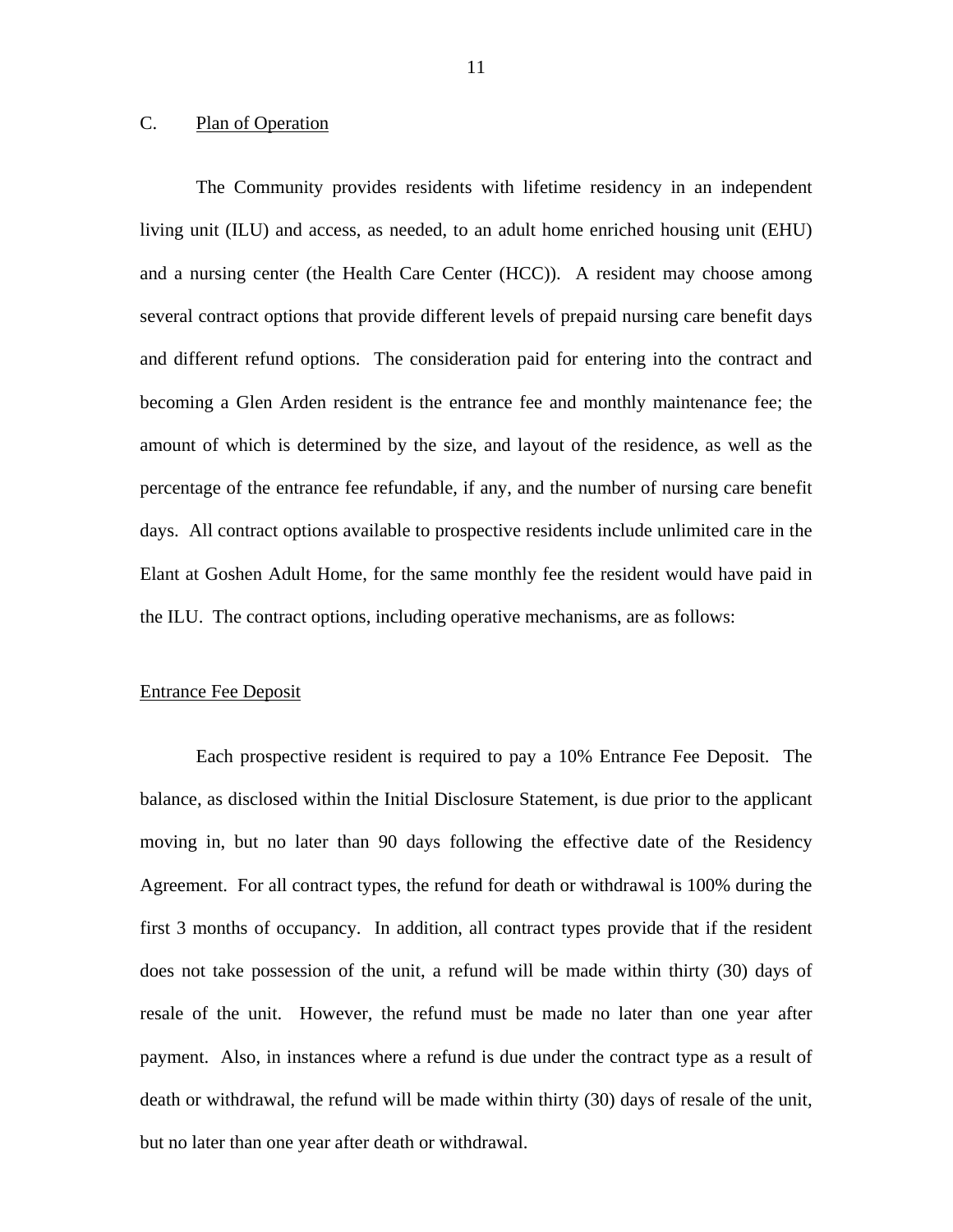#### Monthly Fee

After the contract is endorsed and the entrance fee is paid, the resident is subject to a monthly maintenance fee that is prorated for any partial month that the resident begins or ends occupancy. The Community is required to give sixty days (60) written notice before increasing the amount of the monthly fee. The increase is either to be approved by the Department, or arrived at by using a methodology that was previously approved by the Superintendent of Insurance. All fees are intended to meet the financial requirements of Glen Arden, including but not limited to: debt service, property taxes and any other costs or expenses.

#### HMO Benefits

In the event that there is no agreement between a resident's health maintenance organization ("HMO") ,which provides Medicare benefits, and Glen Arden's Health Care Center, the resident may be admitted to an alternate facility to obtain the HMO benefit for Medicare covered nursing home services. Regardless, an HMO enrolled resident may choose to remain at the Community's Health Care Center ("HCC") and pay the Medicare per diem and related expenses to the Community.

#### Additional Services

The resident is responsible for the cost of services beyond those allowed under the terms of the contract, including the costs associated with the resident's personal private physician, private duty nurse, other privately prescribed therapies and prescription drugs. The resident is also responsible for costs associated with stays at a hospital.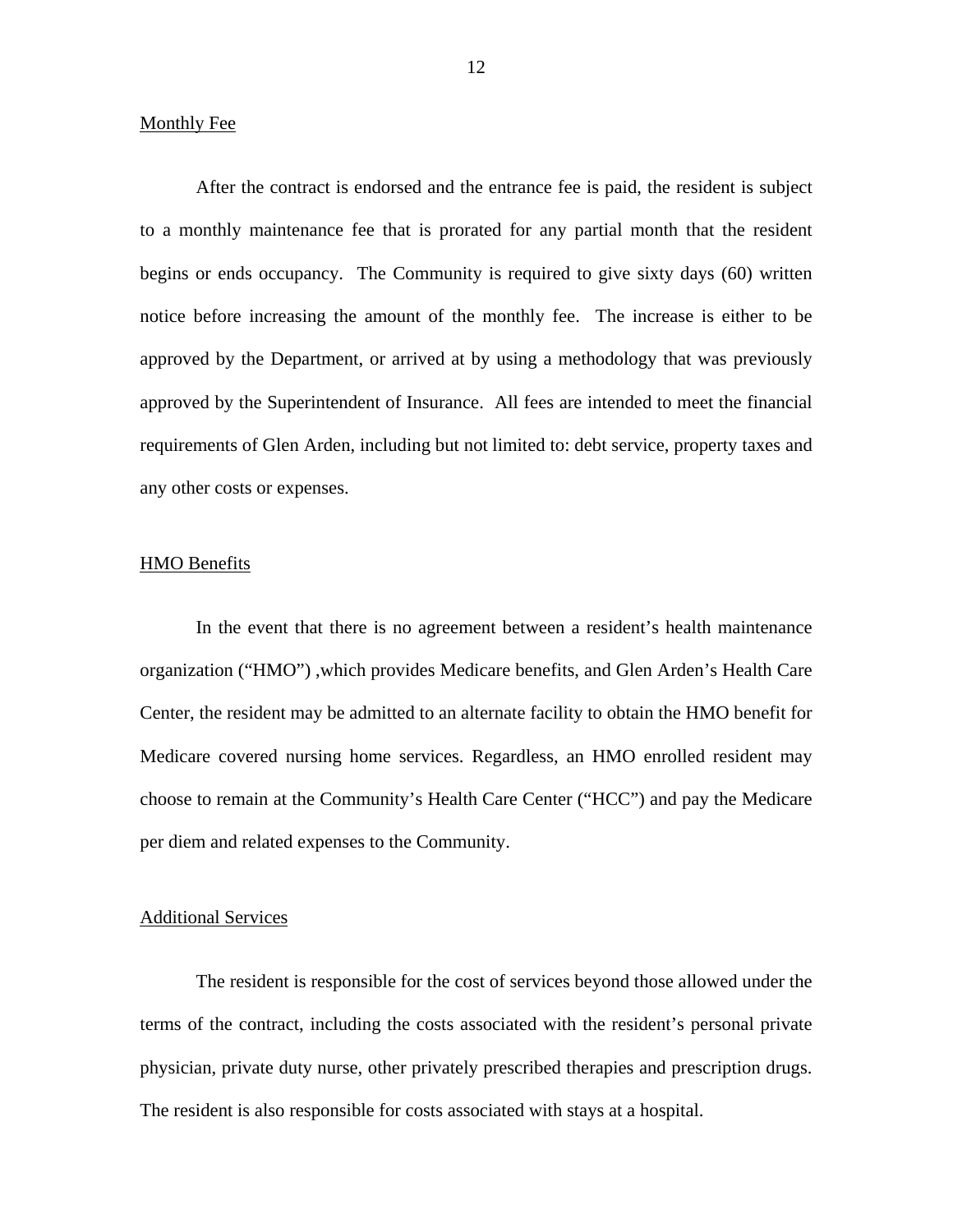#### Financial Hardship Subsidy for Nursing Care

If the resident is unable to pay for nursing care and has not impaired his or her financial ability by transferring assets at less than fair market value, Glen Arden will subsidize the resident's care up to one year, to include previously used Medicare benefit days and lifetime maximum benefit days. Any subsidized amount, plus interest at the prime rate listed in the Wall Street Journal, will be charged against the refundable portion of the entrance fee. If, after the one year subsidy the resident is still unable to cover the HCC's daily rate, Medicaid or other public or private insurance must be applied for by the resident. In the interim, a portion of the refundable fee will be applied toward the payment of nursing home care.

#### Contract Options

## Declining Entrance Fee Refund Option (Available With the Full Life Care Option, Limited Health Care Option and Modified Health Care Option)

In this refund option, if a resident terminates residency within ninety (90) days, the entrance fee will be refunded, less the cost of services provided, plus accrued interest if applicable, and the cost of refurbishing the ILU for resale. After ninety (90) days, the entrance fee refunded will be reduced by the costs mentioned previously and beginning with the fourth  $(4<sup>th</sup>)$  month of occupancy by a one time four percent  $(4%)$  administrative fee and a monthly two percent (2%) occupancy fee for forty-eight (48) months, thereafter. After the fifty-first  $(51<sub>st</sub>)$  month, the resident is not entitled to a refund of the entrance fee. If, two persons are joint residents, refunds of the unamortized second person entrance fee, if any, will be made within thirty (30) days of termination of either resident.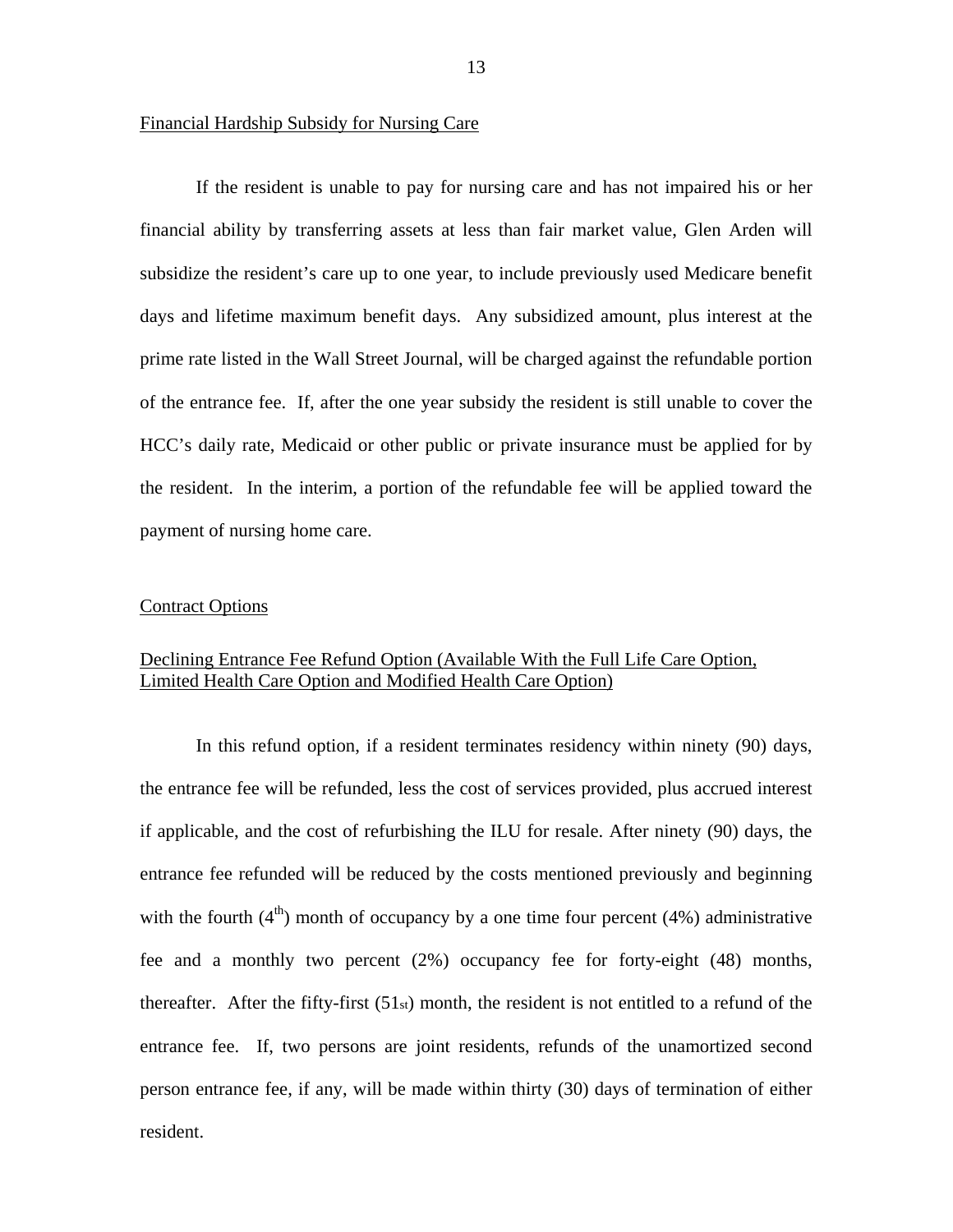## 90% and 75% Refundable Fee Refund Option (Available Only With the Full Life Care Option)

For the 90% refundable option, if a resident terminates the contract or expires after ninety (90) days (but before six (6) months), the entrance fee will be refunded in the same manner as the "Declining Entrance Fee Refund Option". If the termination of residency is after six (6) months of occupancy, the resident shall be entitled to a refund equal to ninety (90%) percent of the entrance fee.

For the seventy-five (75%) percent refundable option, if a resident terminates the contract or expires after ninety (90) days (but before thirteen and one-half (13.5) months), the entrance fee paid will be refunded in the same manner as the "Declining Entrance Fee Refund Option". If the termination of residency is after thirteen and one-half (13.5) months of occupancy, the resident shall be entitled to a refund equal to seventy-five (75%) of the entrance fee. A pro-rated refund of the second person entrance fee is payable on the first death of a two person living arrangement.

#### Full Life Care Option

A continuing care retirement contract holder covered under the Full Life Care Option, must maintain Medicare Part A, Medicare Part B and one supplemental Medicare health insurance policy. Such contract holder receives the benefit of an ILU, and as needed, an unlimited number of adult home benefit days and an unlimited number of nursing care benefit days, at no additional charge. The refund provisions available are the Declining Entrance Fee Refund Option, the 75% Refundable Fee Refund Option, and the 90% Refundable Fee Refund Option.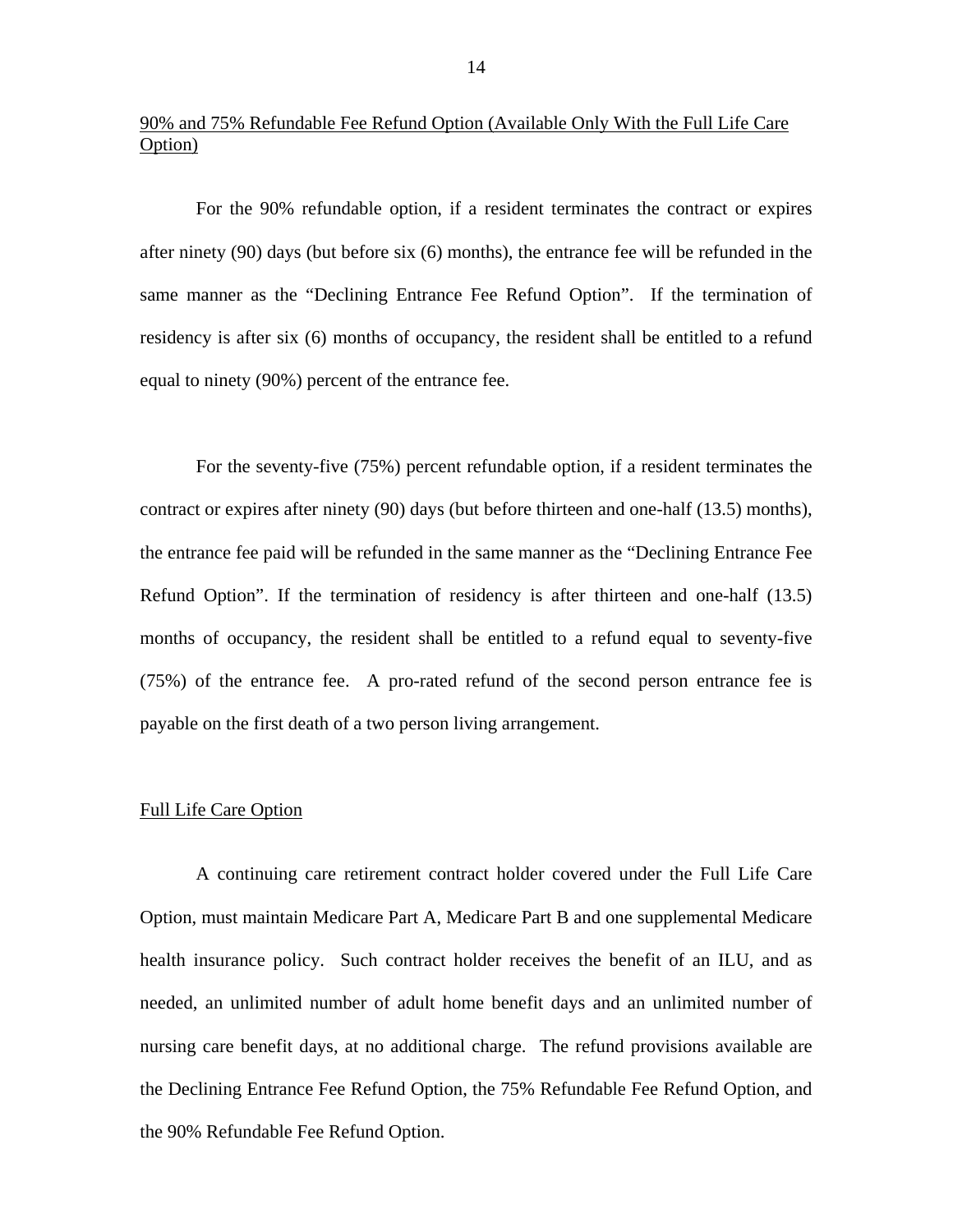#### Limited Health Care Option

Under the Limited Health Care Option, a resident must maintain Medicare Part A, Medicare Part B, and a Medicare supplemental health insurance policy to receive the benefit of an ILU and nursing home benefits that include a 60 day lifetime maximum nursing home benefit ("Benefit Days") at no cost above the resident's monthly fee. The Benefit Days are to be applied to Medicare non-covered days, and after insurance benefits are exhausted. After the Benefit Days are used, nursing care will be billed at the full HCC's daily rate (per diem rate). In addition to nursing home care at the HCC, Glen Arden provides, as needed, unlimited adult home care at no additional charge. The refund provisions are the same as the "Declining Entrance Fee Refund Option".

#### Modified Health Care Option

Under the Modified Health Care Option, a resident must maintain Medicare Part A, Medicare Part B, and Medicare Supplemental insurance to receive the ILU and HCC benefits. The health care provisions within this contract provide for a 365 day lifetime limit ("365 Benefit Days" less 100 Medicare/other insurance covered days) of nursing care at no additional cost to the contract holder. The 365 Benefit Days include Medicare covered days and private insurance for nursing home care. After the 365 Benefit Days are exhausted, the resident is responsible for paying the HCC full daily rate (per diem rate). Regardless of the existence of insurance coverage, the Community will provide the resident with a minimum of two hundred and sixty five (265) Benefit Days in the Health Care Center at no additional charge. In addition to nursing home care at the HCC, Glen Arden provides, as needed, unlimited adult home care at no additional charge. The refund provisions are the same as the "Declining Entrance Fee Refund Option".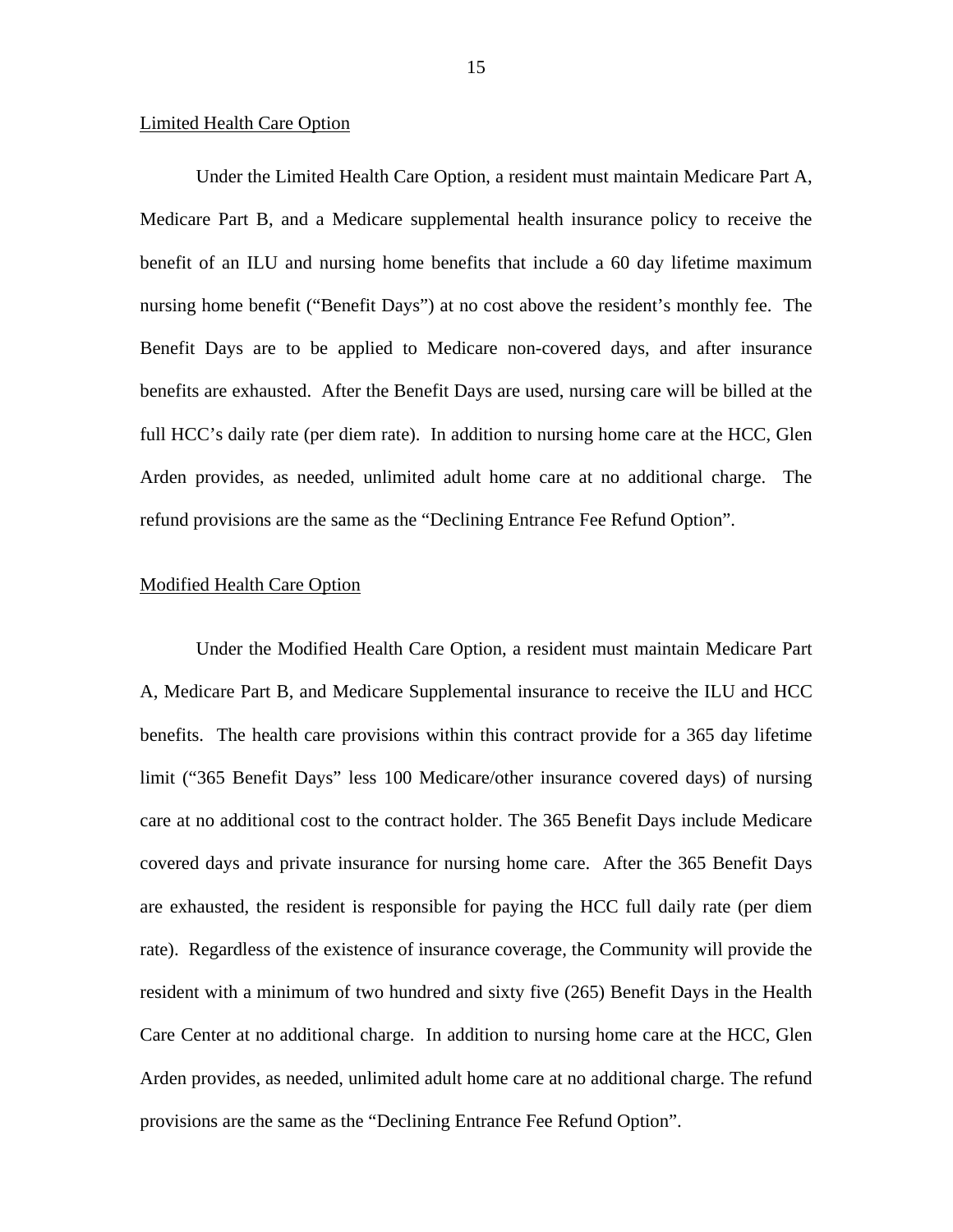#### <span id="page-17-0"></span>D. Escrow Agreement

Section  $4622(3)(a)$  of the New York Public Health Law states in part:

"…(3) As a condition to receiving the commissioner's authorization under this section, an operator shall establish a government insured interest-bearing account, which earns interest at a rate which is consistent with prevailing interest rates, and enter into an escrow agreement with a New York bank, New York savings and loan association or New York trust company for the deposit of any priority reservation fees collected by the operator pursuant to this section, which escrow funds shall be subject to release as provided for in this section."

As of the examination date, the Community maintained an escrow account for the deposit of priority reservation fees. However, the Community failed to maintain within its records a copy of the agreement with its depository bank which sets forth the purpose and details of deposits and withdrawals relative to such escrow account.

It is recommended that the Community maintain a copy of the appropriate escrow agreement with its depository bank for its escrow account relative to priority reservation deposits.

#### E. Accounts and Records

During the course of the examination, it was noted that the Community's treatment of the following item was not in accordance with Department Regulation No. 140 (11 NYCRR 350). A description of such item is as follows:

Part  $350.6(a)(1)$  of Department Regulation No. 140 (11 NYCRR  $350.6(a)(1)$ ) states the following: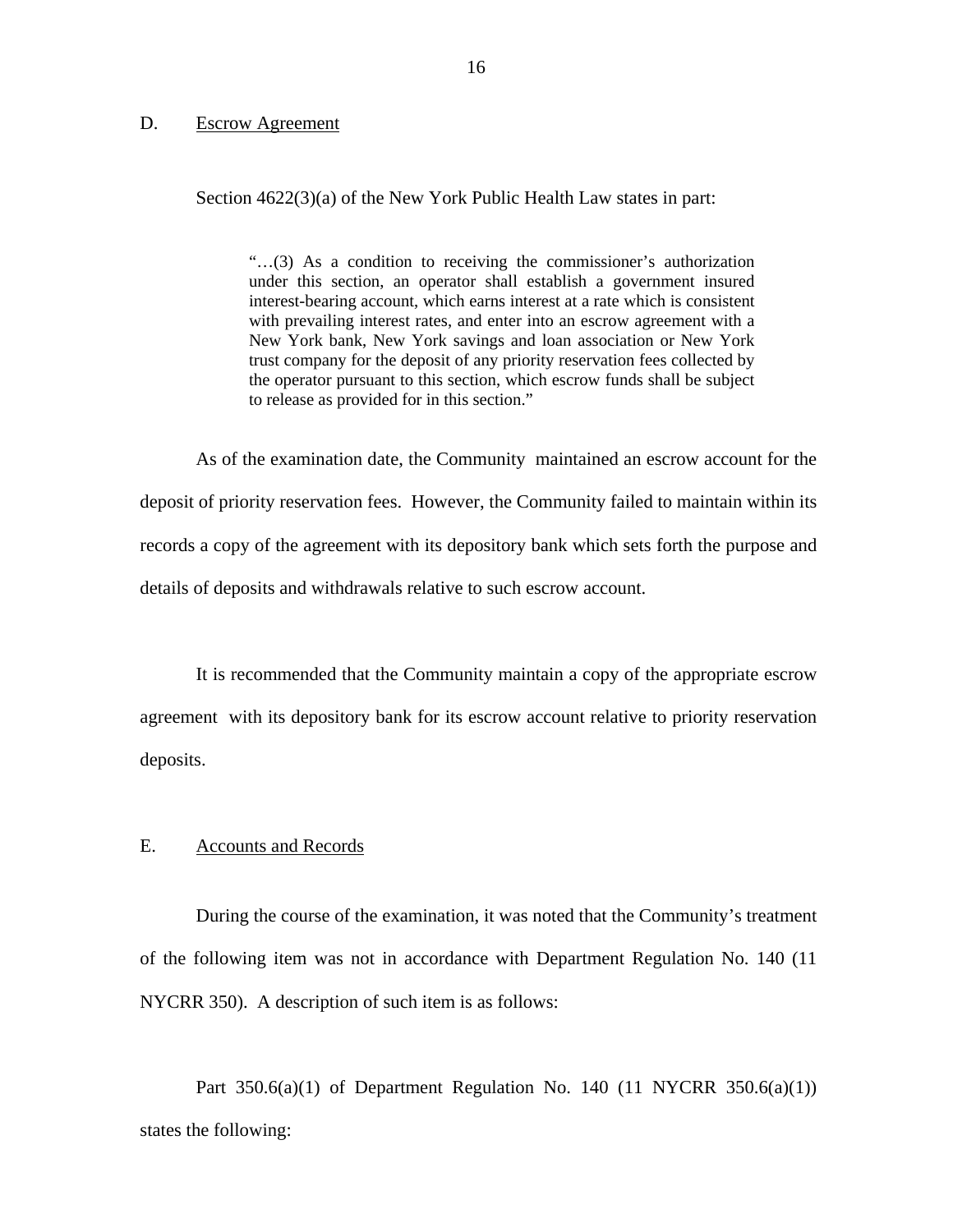"(1) A continuing care retirement community shall maintain liquid assets in an amount greater than or equal to the aggregate of all interest and principal payments becoming due within the next 12 months under a mortgage loan, bond indenture or other long term financing of the community. Assets used to meet this requirement, which can include assets held in a debt service reserve fund established by or pursuant to a mortgage loan, bond indenture or other long term financing agreement, must be available to pay long term debt interest and principal payments should the operating revenues be insufficient for these purposes and must meet the eligibility requirements in paragraph (3) of this subdivision. Assets used to meet this requirement shall exclude assets used to meet the requirement in paragraph (2) of this subdivision."

Part  $350.6(a)(2)$  of Department Regulation No. 140 (11 NYCRR  $350.6(a)(2)$ ) of

Department Regulation No. 140 (11 NYCRR 350.6(a)(2) states the following:

"(2)(i) A continuing care retirement community shall maintain liquid assets in an amount greater than or equal to 35 percent of the sum of the following amounts:

(a) the projected operating expenses of the community during the next 12 months, which shall include such comparable expenses related to providing services to non residents of the community during the next 12 months;

(b) the projected aggregate of all taxes and insurance expenses that are related to the capital assets of the community and the responsibility of the community and due within the next 12 months;

(c) the projected debt interest payments of the community becoming due within the next 12 months, excluding debt interest payments included in paragraph (1) of this subdivision; and

(d) the projected and/or actual refund expenses of the community becoming due within the next 12 months, except where such refund is dependent on the resale of the unit.

(ii) Assets used to meet the requirement in subparagraph (i) of this paragraph:

(a) shall exclude assets used to meet the requirement in paragraph (1) of this subdivision;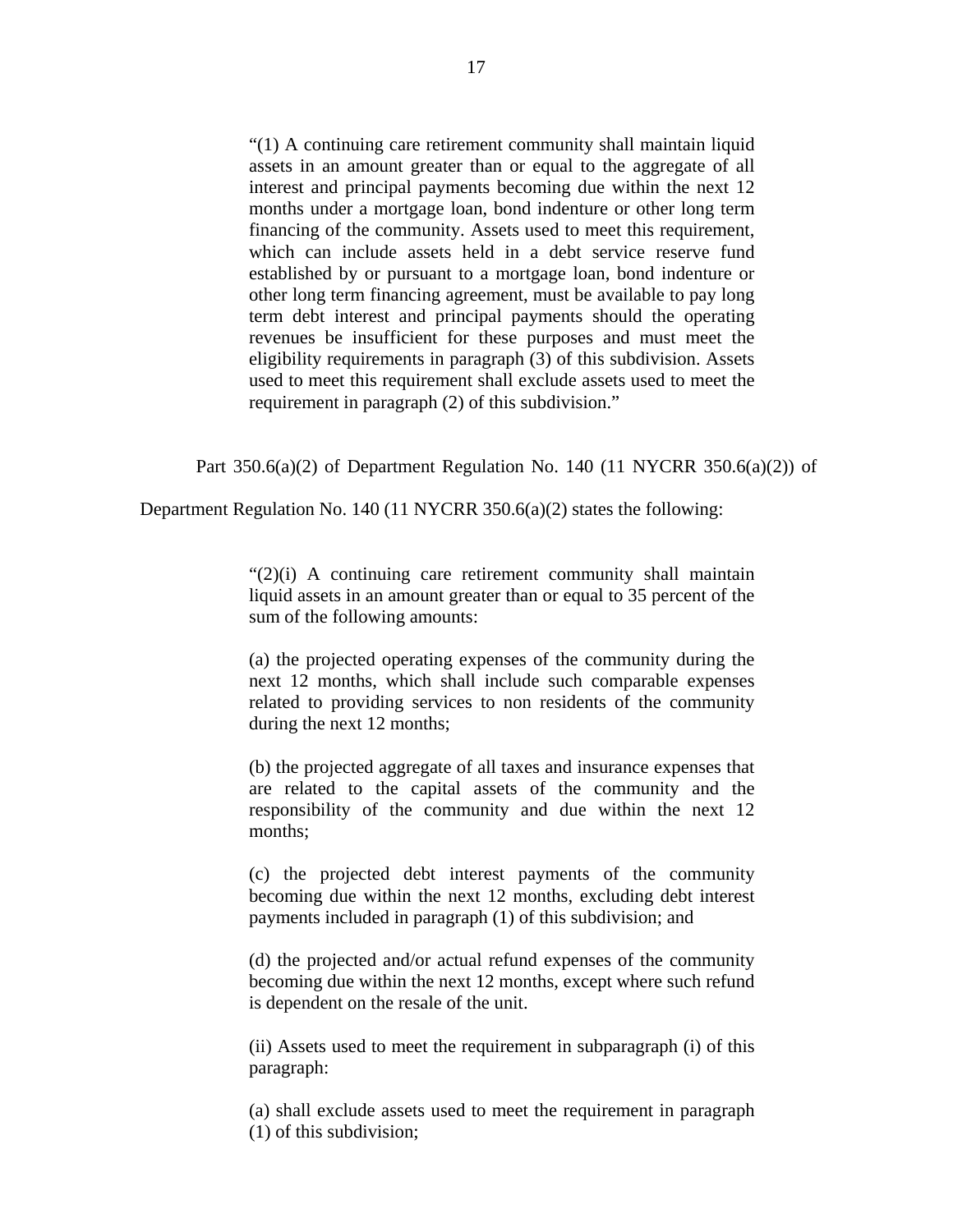(b) can include assets, other than a debt service reserve fund, established by or pursuant to a mortgage loan, bond indenture or other long term financing agreement;

(c) must be available to pay operating expenses, refund expenses, and taxes and insurance expenses related to the capital assets of the community should the operating revenue be insufficient for these purposes; and

(d) shall meet the eligibility requirements in paragraph (3) of this subdivision."

Part 350.6(a)(4) of Department Regulation No. 140 (11 NYCRR 350.6(a)(4))

states in part, the following:

 superintendent if the requirements of paragraphs (1) and (2) of this "A continuing care retirement community shall, within 30 days of the end of each fiscal quarter, test whether it meets the requirements of paragraphs (1) and (2) of this subdivision. Documentation of the testing and results shall be maintained with the community's business records. The continuing care retirement community shall immediately notify the subdivision are not met…"

During the examination period, the Community did not perform and/or document

the quarterly testing required by Part 350.6(a)(4) of Department Regulation No. 140.

It is recommended that the Community comply with the testing and

documentation requirements of Part 350.6(a)(4) of Department Regulation No. 140.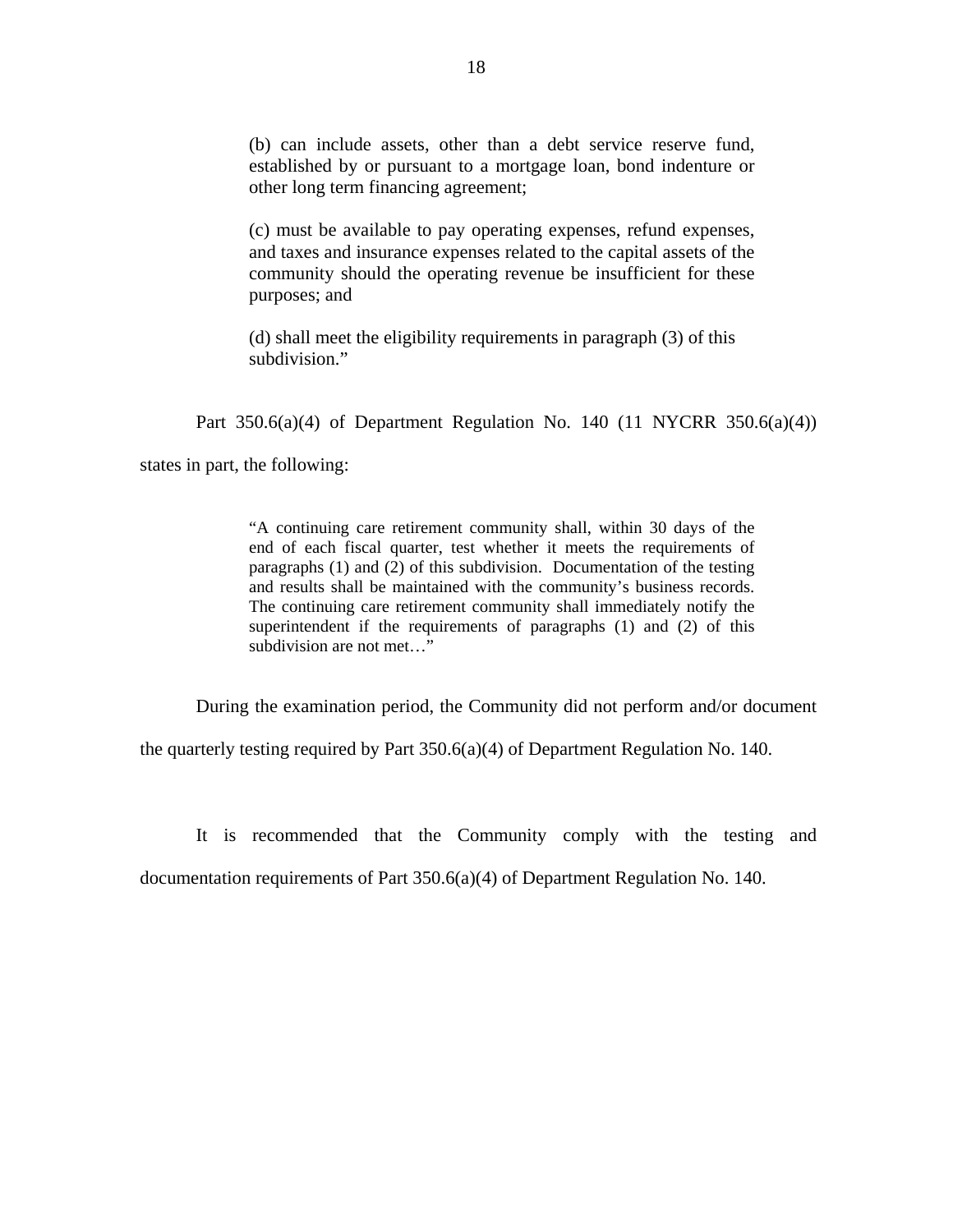## **4. COMMUNITY DEMOGRAPHICS**

#### A. Occupancy Levels

As of the year ending December 31, 2008, the Community maintained 137 occupied independent living units, 25 occupied enhanced housing units and 40 occupied skilled nursing care beds. The overall occupancy level for the year ending December 31, 2008, was ninety-three (93%) percent.

The following reflects the breakdown at December 31, 2008, relative to the Community's independent living units (by type and number of units):

| Traditional        | 14 |
|--------------------|----|
| 1 Bedroom Deluxe   | 46 |
| 1 Bedroom with Den | 33 |
| 2 Bedroom          | 38 |
| 2 Bedroom with Den | 17 |
| <b>Total Units</b> |    |

The following reflects the occupancy rates at year end for the period 2006 through 2009, relative to the Community's *Independent Living Units*:

| <b>Period</b>    | 2006 | 2007 | 2008 | 2009 |
|------------------|------|------|------|------|
| <b>Occupancy</b> | 97%  | 94%  | 93%  | 91%  |

 December 31, 2009 to 89%. Note: As of April 30, 2010, the latest period available at the time of the writing of this report, the Community's occupancy rates relative to its independent living units had decreased from 91% at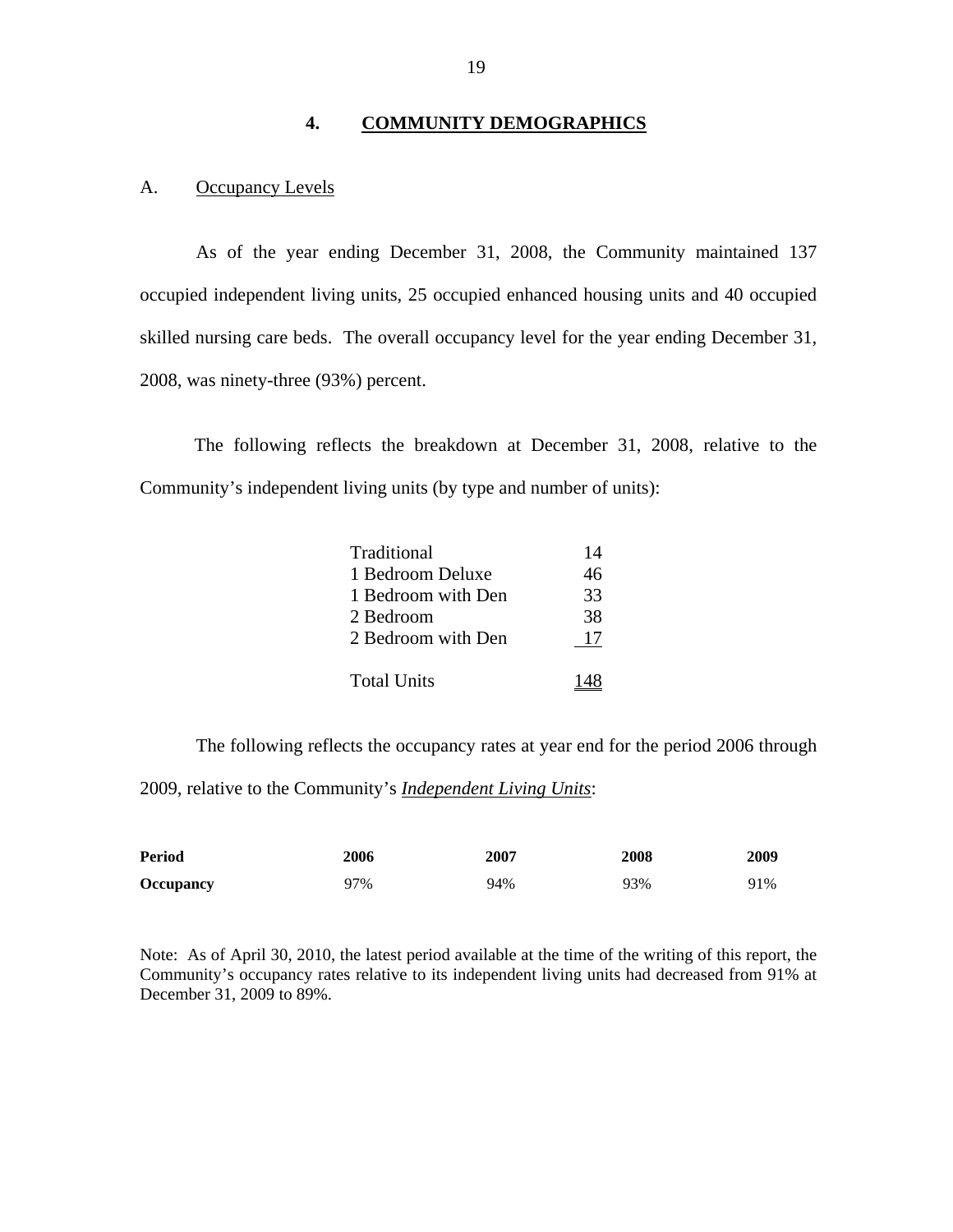The following reflects the occupancy rates at each year-end for the period, 2006 through 2009, relative to the Community's *Enriched Housing/Adult Care Units:* 

| Period           | 2006 | 2007 | 2008 | 2009 |
|------------------|------|------|------|------|
| <b>Occupancy</b> | 75%  | 89%  | 86%  | 75%. |

Note: As of April 30, 2010, the latest period available at the time of the writing of this report, the Community's occupancy rates relative to its enriched housing/adult care units increased from 75% at December 31, 2009 to 78.5%.

The following reflects the occupancy rates at each year-end for the period 2006 through 2009, relative to the Community's *Skilled Nursing Facility:* 

| <b>Period</b>    | 2006 | 2007 | 2008 | 2009  |
|------------------|------|------|------|-------|
| <b>Occupancy</b> | 93%  | 100% | 100% | 97.5% |

Note: As of April 30, 2010, the latest period available at the writing of this report, the Community's occupancy rates relative to skilled nursing facility beds increased from 97.5% at December 31, 2009 to 100%.

As noted above, the Community's most recent occupancy rates, as of April 30, 2010 for its independent living units and enriched housing/adult care units were 89% and 78.5%, respectively, compared to actuarial determined acceptable levels of approximately 95% for such units.

It is recommended that the Community take the necessary steps to increase its occupancy levels for its independent living units and enriched housing/adult care units to actuarial acceptable levels (approximately 95%).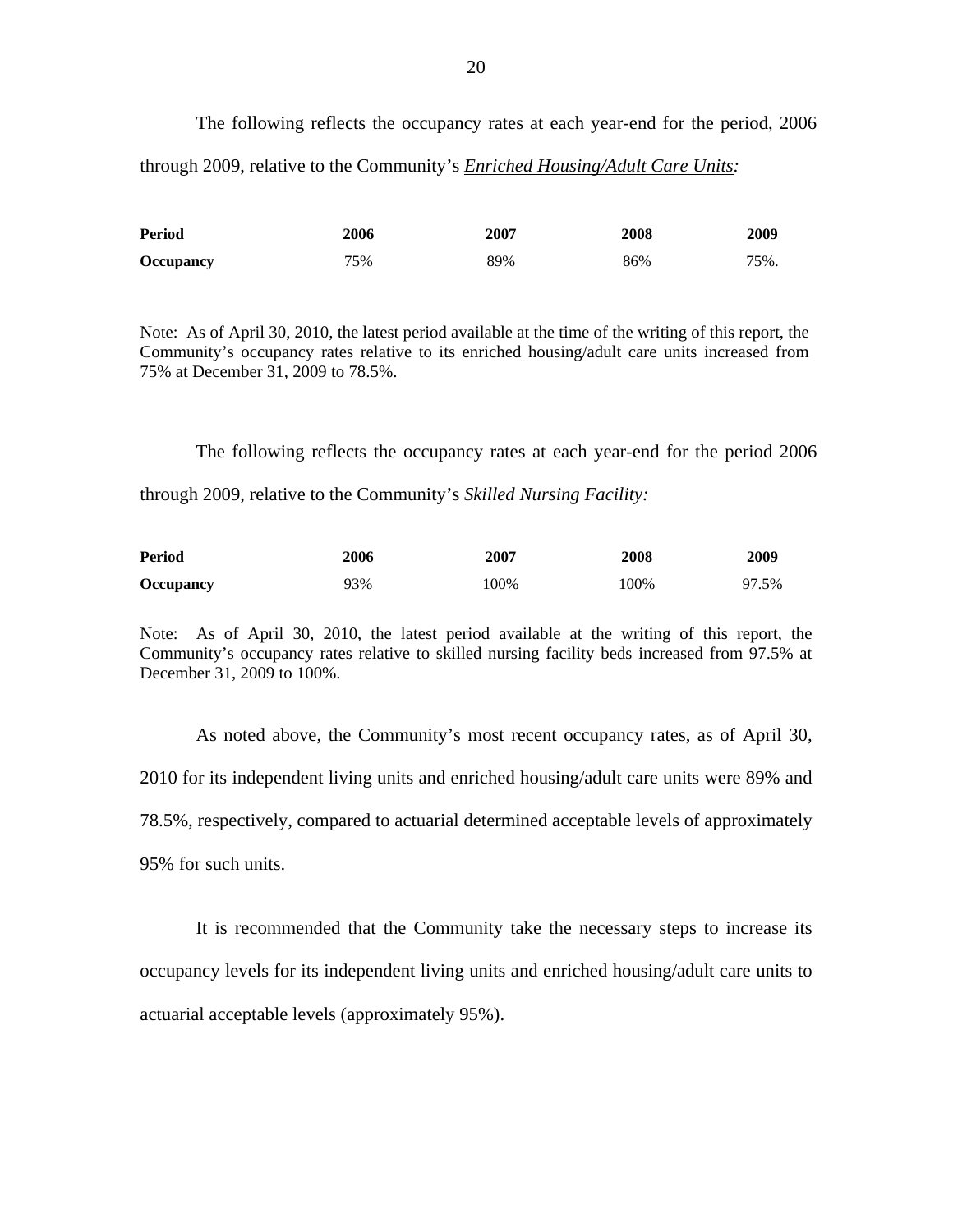## <span id="page-22-0"></span>B. Fees

Entrance fees increased 5%, 2% and 0% for the years 2008, 2009 and 2010, respectively. In addition, the monthly maintenance fee and second person fee for the independent living units increased 5%, 3% and 3% for the years 2008, 2009 and 2010, respectively. Sixty-day (60) notices for the above increases were provided to the residents and such rate increases were approved by the Department.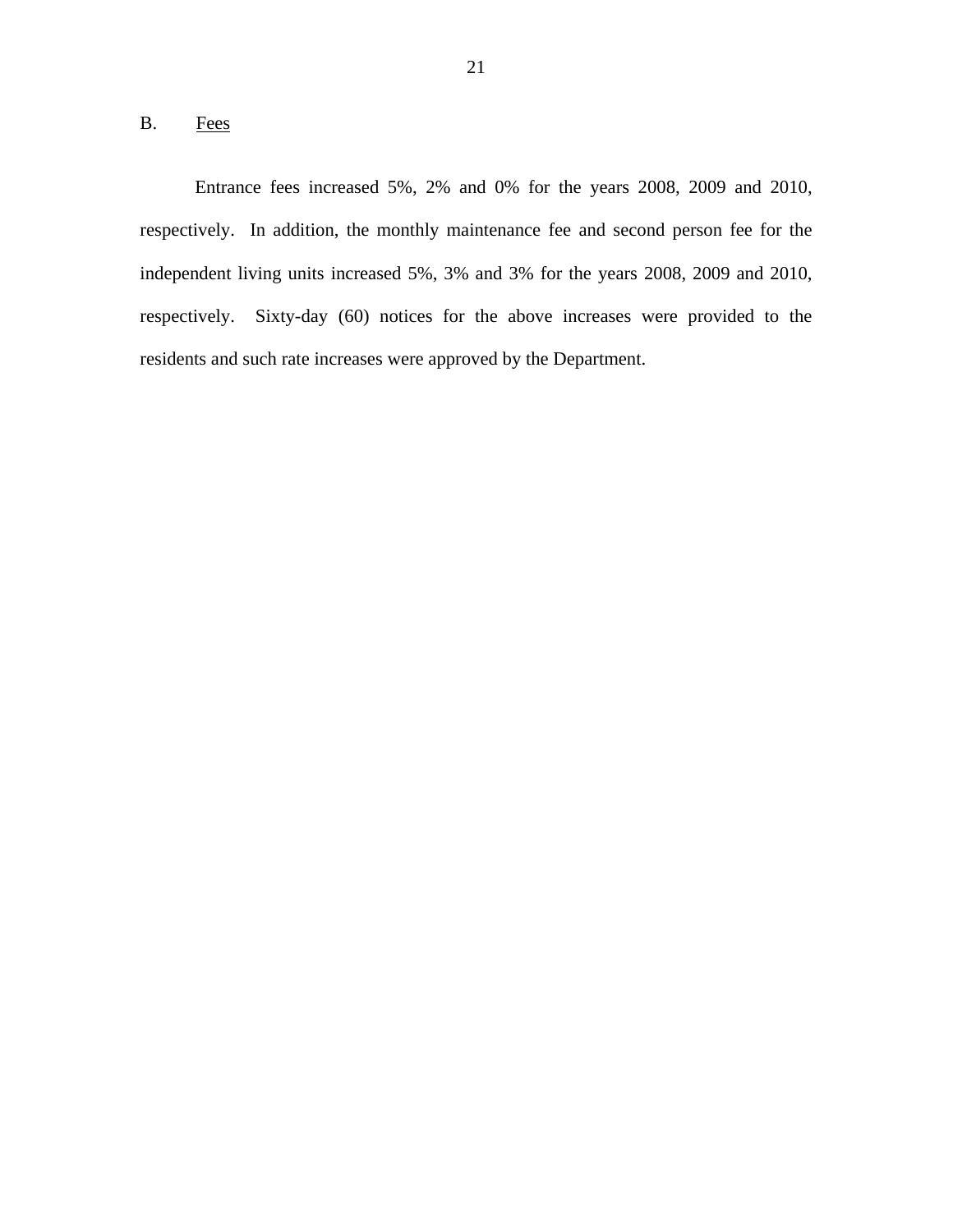## **5. FINANCIAL STATEMENTS**

## A. Balance Sheet

The following shows the assets, liabilities and surplus as of December 31, 2007, as determined by this examination. It is the same as the actuarial balance sheet reported by the Community within its December 31, 2008 annual statement and is presented on a statutory actuarial basis pursuant to Department Regulation No. 140 (11 NYCRR 350).

| Assets                             | Examination      | Community       |
|------------------------------------|------------------|-----------------|
| <b>Current assets</b>              |                  |                 |
| Cash and investments               | \$7,847,000      | \$7,847,000     |
| Accounts receivable                | 212,000          | 212,000         |
| Inventory                          | 29,000           | 29,000          |
| Prepaid expenses                   | 178,000          | 178,000         |
| Total current assets               | \$8,266,000      | 8,266,000<br>S. |
| Fixed assets (less long term debt) |                  |                 |
| Land and improvements              | \$<br>456,000    | \$<br>456,000   |
| Buildings and improvements         | 38,842,000       | 38,842,000      |
| Less: long term debt               | (24, 191, 000)   | (24, 191, 000)  |
| Fixed asset and moveable equipment | 2,476,000        | 2,476,000       |
| Less: Accumulated depreciation     | (8,400,000)      | (8,400,000)     |
| <b>Total fixed assets</b>          | 9,183,000<br>\$. | \$9,183,000     |
| Other assets                       |                  |                 |
| Deferred finance costs             | \$<br>637,000    | \$<br>637,000   |
| <b>Total assets</b>                | \$18,086,000     | \$18,086,000    |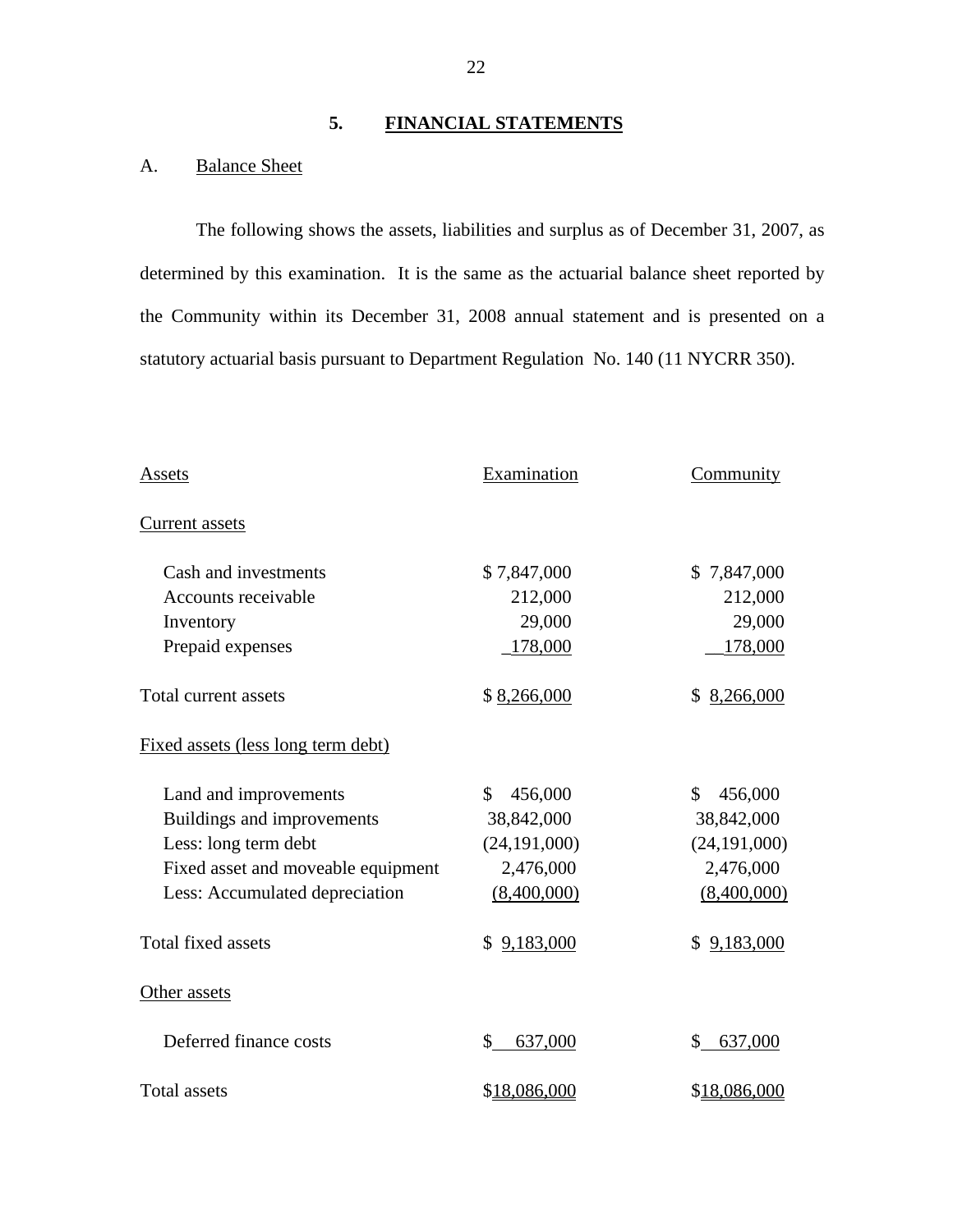| Liabilities                                 | Examination    | Community      |
|---------------------------------------------|----------------|----------------|
| Actuarial reserve liabilities               | \$27,414,000   | \$27,414,000   |
| <b>Total liabilities</b>                    | \$27,414,000   | \$27,414,000   |
| Net surplus                                 |                |                |
| Net actuarial surplus                       | \$ (9,328,000) | \$ (9,328,000) |
| Total liabilities and net actuarial surplus | \$18,086,000   | \$18,086,000   |

#### NOTE:

1. It should be noted that the net asset values herein are reported on a statutory/actuarial basis. As such, the values differ from the certified financial statements prepared by the Community's certified public accountants using generally accepted accounting principles (GAAP basis).

2. As of December 31, 2007, the Community was not in satisfactory actuarial balance, as determined using generally accepted actuarial standards and applying the statutory requirements defined in Part 350.1(s) of Department Regulation No. 140 (11 NYCRR 350.1(s)). The Community's minimum surplus requirement, as determined using generally accepted actuarial standards and applying the aforementioned statutory requirements, was deficient in the amount of \$(9,328,000) as of December 31, 2007. The Community is operating under a Plan of Restoration (the "Plan") to achieve satisfactory actuarial balance. The Plan was accepted by the Department on March 4, 2010.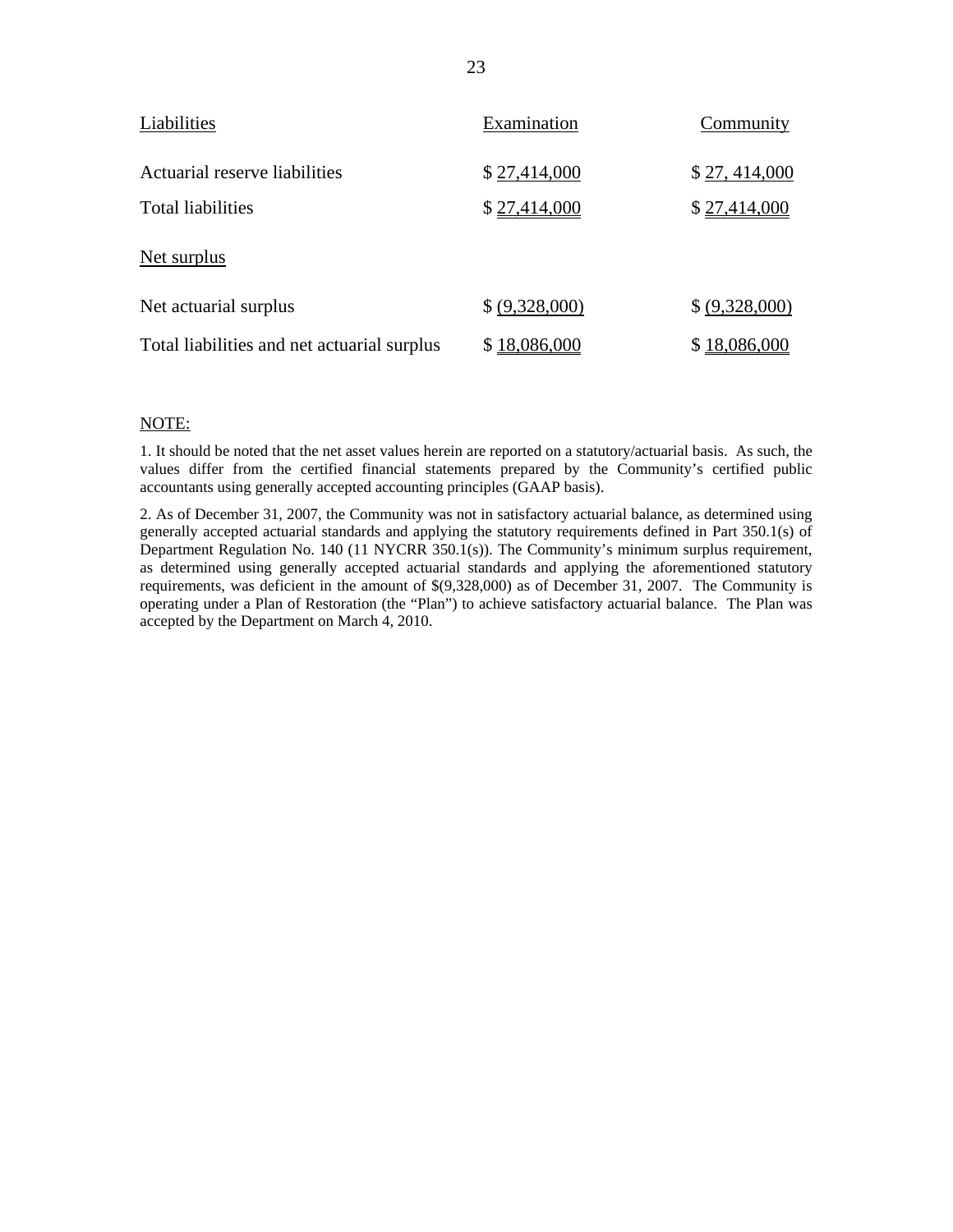```
B. Statement of Revenue and Expenses and Change in Actuarial Surplus
```
The statement of revenue and expenses is presented on a GAAP basis, as modified pursuant to Department Regulation No. 140, for the period January 1, 2006 through December 31, 2007 as follows:

## Operating revenue

| <b>Resident fees</b>                  | \$21,480,284   |              |
|---------------------------------------|----------------|--------------|
| Other operating revenue               | 243,664        |              |
| Income from investments               | 620,903        |              |
| Income from donations                 | 2,305          |              |
| Total operating revenue               |                | \$22,347,156 |
| <b>Operating expenses</b>             |                |              |
| <b>Salaries</b>                       | \$5,891,230    |              |
| <b>Employee benefits</b>              | 1,665,724      |              |
| Supplies and other expenses           | 7,352,868      |              |
| Depreciation and amortization         | 3,023,980      |              |
| Interest                              | 2,801,790      |              |
| Total operating expenses              |                | 20,735,592   |
| Non-operating revenue                 |                |              |
| Gain on sale of land                  | \$<br>600,000  |              |
| Litigation settlement                 | 102,944        |              |
| Unrealized gain (loss) on investments | <u>121,011</u> |              |
| Total non-operating revenue           |                | 823,955      |
| Net income                            |                | \$ 2,435,519 |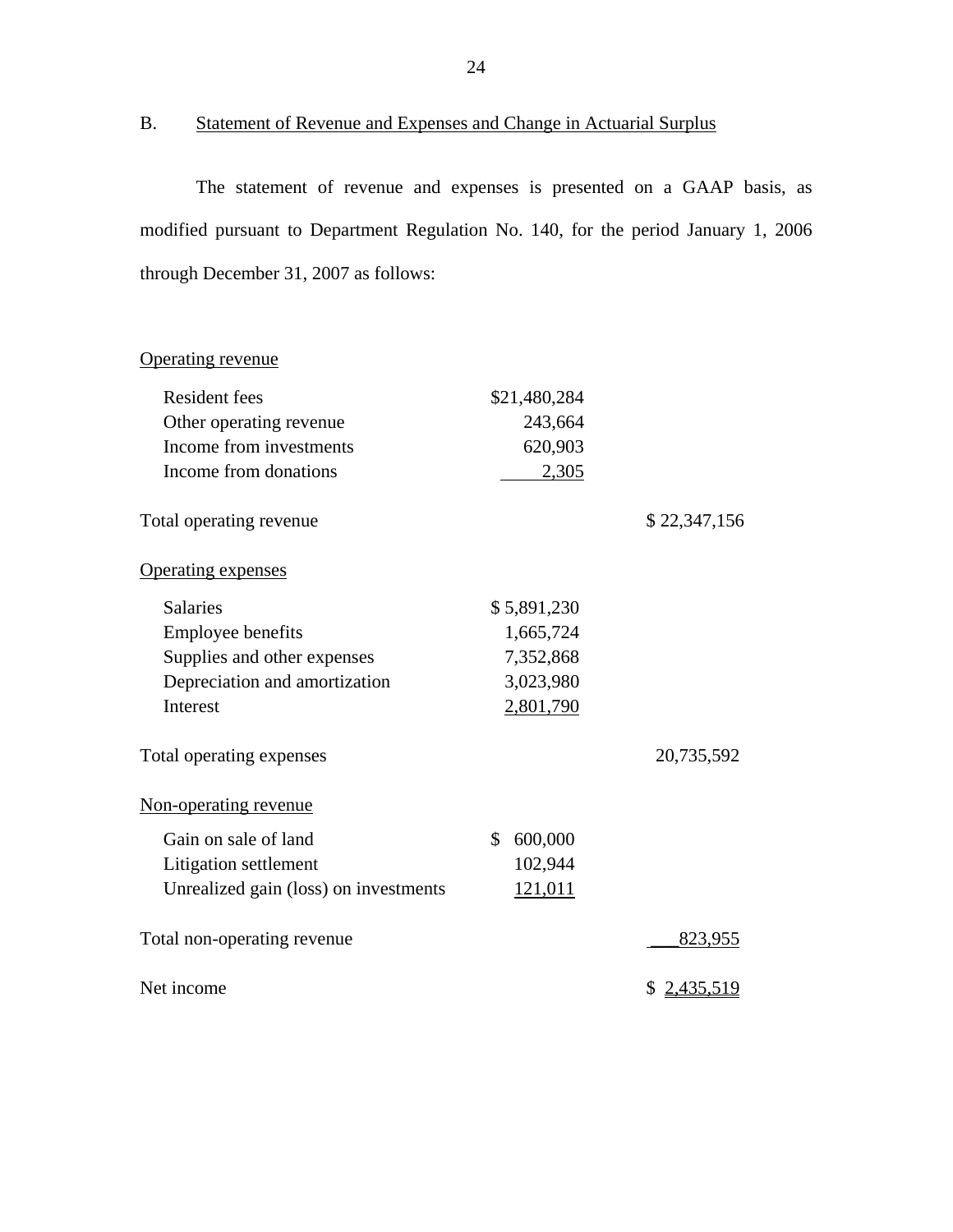#### Change in Actuarial Surplus

Surplus decreased \$5,010,000 during the examination period, January 1, 2006 through December 31, 2007, detailed as follows:

Surplus per prior report on examination, as of December 31, 2005 \$ (4,318,000)

|                                               | Gain in<br><b>Surplus</b> | Loss in<br><b>Surplus</b> |                |
|-----------------------------------------------|---------------------------|---------------------------|----------------|
| GAAP basis net income<br>Statutory adjustment | \$2,435,519               | \$(7,445,519)             |                |
| Net decrease in surplus                       |                           |                           | \$(.5,010,000) |
| Surplus per report on examination, as of      |                           |                           |                |

iativii, as c  $\frac{1}{2}$  December 31, 2007

## **6. LAND SALE**

On June 22, 2006, Glen Arden sold a 10.447 acre parcel of land to Lifestyle Concepts, LLC (Lifestyle), a for-profit wholly-owned subsidiary of Elant, Inc. According to the independent auditor's report for Elant, Inc. and subsidiary as of December 31, 2008, Lifestyle, established in November 2000, acquires and develops housing and healthcare facilities, which, if successful, are transferred to newly formed operating entities. Elant and Lifestyle share certain common board members with Glen Arden.

As consideration for this land sale, Glen Arden received a \$900,000 promissory note from Lifestyle with interest at a rate of 7%. Both interest and consideration are due as a balloon payment upon the note's maturity on June 21, 2011. However, in 2009, the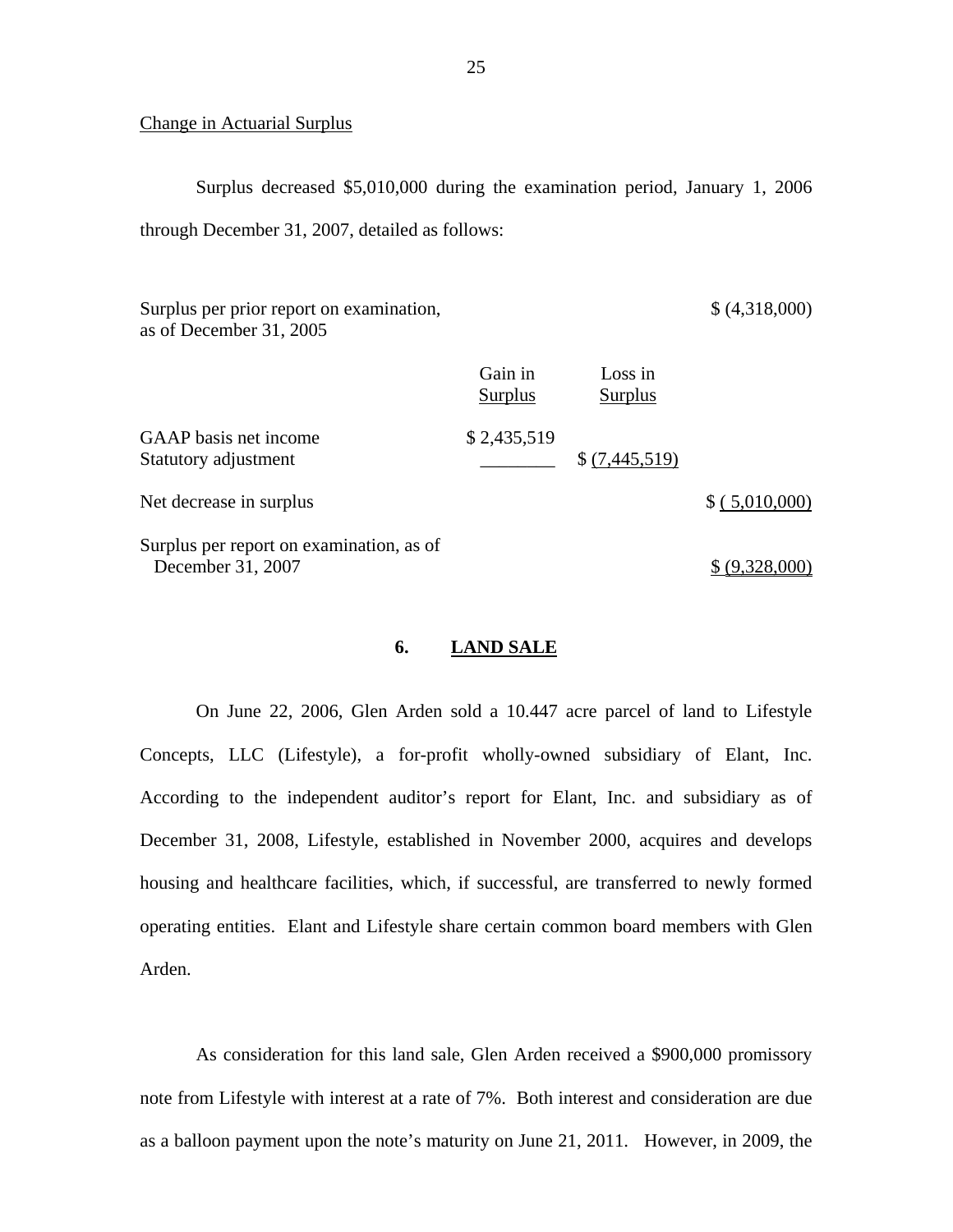management of Glen Arden determined that the note receivable from Lifestyle was impaired and forgave the entire note and interest thereon in the aggregate amount of \$1,110,423.

It is recommended that the Community re-establish the note receivable amount and interest thereon due from Lifestyle in the amount of \$1,110,423.

The consideration paid by Lifestyle was equal to an appraised value determined by a June 2000 appraisal (approximately six years old at the time of the sale). At that time, the property's highest and best use was considered as office space. Senior housing development is a permitted use by law, subject to site plan approval by the local planning board. Prior to the sale of the property, Elant received approval by the planning board to construct a sixty-six (66) unit adult condominium development. Costs incurred with regard to securing planning board and New York State approval for such development were reported at \$527,026.

An appraisal of the 10.447 acre property made as of March 22, 2006, for the purpose of obtaining project financing from Provident Bank, indicated a value (with approvals secured and estimated on an "as is" basis) of \$3,700,000. A review of comparable sales prices within the area and a desk audit review of the March 22, 2006 appraisal by the Department indicated that the \$3,700,000 value appeared reasonable.

Thus, Elant and Lifestyle incurred costs of \$1,427,026 (sale price of \$900,000 and subsequent approval costs of \$527,026) in acquiring an asset from (affiliate), Glen Arden that had an estimated value of \$3,700,000. Taking into consideration the aforementioned \$527,026 costs related to state and local approvals relative to the development of this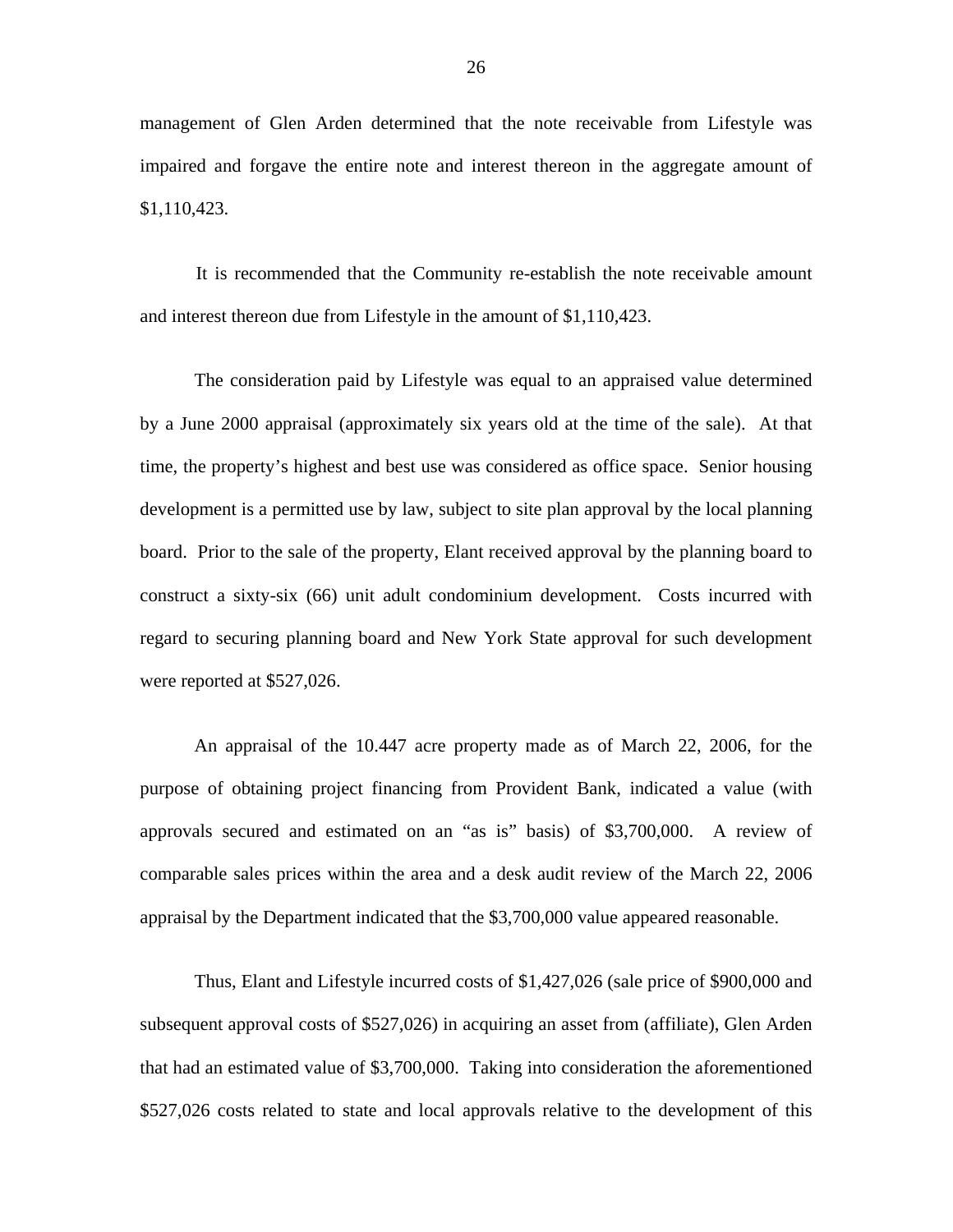property, and the March 22, 2006 valuation of the property, the residual site value (net of approval costs) was established at \$3,172,974.

Further, the appraiser of the March 22, 2006 valuation of the property indicated that the cost of approved land and infrastructure typically amount to 20 to 25 percent of the value of the units to be sold. Despite having infrastructure costs in excess of the norm, the cost of land, approvals and infrastructure represent 14.3% of the reported average unit sales price of the Elant and Lifestyle development. This indicated that the land was acquired at a substantial discount from the cost attributed to a typical condominium/townhouse development in such area.

In light of the above, a value of \$3,200,000 appeared reasonable for this site.

As of the date of this writing, there are four carriage house units which are constructed on the sold property site. Also, the New York Insurance Department and the New York Department of Health are in the process of reviewing Glen Arden's application to amend its Certificate of Authority to add sixty-six (66) carriage house units and the development of Glen Arden's Phase 1 expansion of thirteen (13) of such carriage house units. In connection with the expansion, it is Glen Arden's intention to lease such land from Lifestyle Concepts, LLC. However, the Community has been informed by both the New York Insurance and Health Departments that such land lease or take back of the land may not proceed without the approvals of both Departments. The Insurance Department, on February 23, 2010, communicated to the Community the Department's objections to the financial plan for the carriage house expansion as proposed.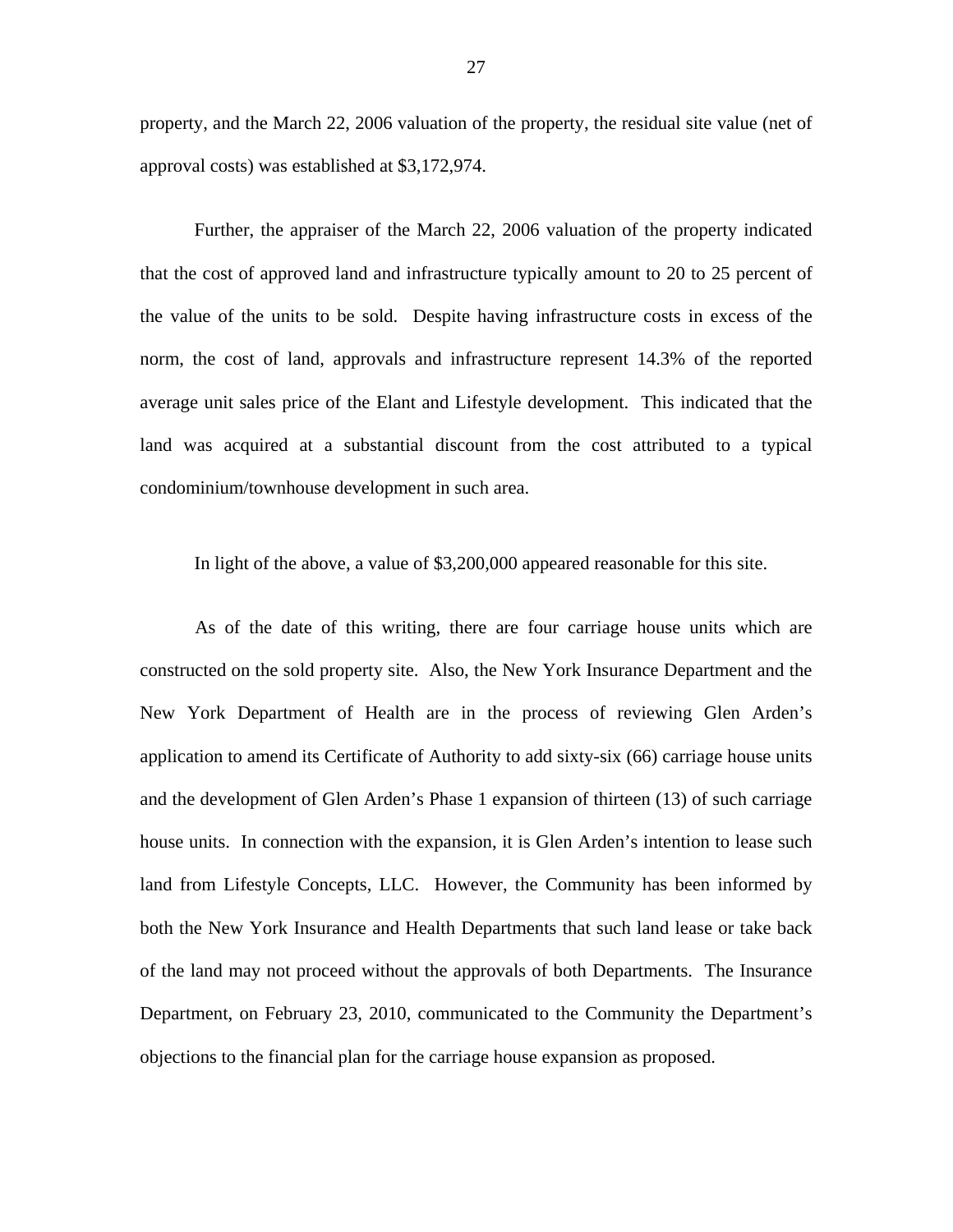#### **7. ADVANCES TO PARENT**

<span id="page-29-0"></span>As of December 31, 2008, Glen Arden reported \$3,014,607 as due from its parent, Elant, Inc., as compared to \$3,281,876 reported as of December 31, 2007. Such amount, according to Elant, Inc.'s CFO, represented amounts advanced by Glen Arden to Elant, Inc., in order to cover Elant's overhead expenses relative to several of Elant's subsidiaries. The amount as of December 31, 2008, reflects a write-down in the amount of \$141,000, as the management of Glen Arden determined that a portion of the amount due from Elant was impaired and such amount was forgiven.

A review of the Community's draft audited financial statements submitted to the Department contains a balance sheet for the period ended December 31, 2009 that indicates that such advances decreased to \$2,140,001 as of such date. This amount reflects the aforementioned \$141,000 write-down at December 31, 2008, as well as an additional write-down in the amount of \$604,407 made in 2009. Such write-downs aggregated to \$745,407 as of December 31, 2009.

It is recommended that the Community take the necessary steps to recover the receivable due from Elant relative to the amounts written off in the aggregate amount of \$745,407 for 2008 and 2009 and, in the future, refrain from writing off any other amounts due from affiliates.

Section 1505(c) of the New York Insurance Law states the following:

"The superintendent's prior approval shall be required for the following transactions between a domestic controlled insurer and any person in its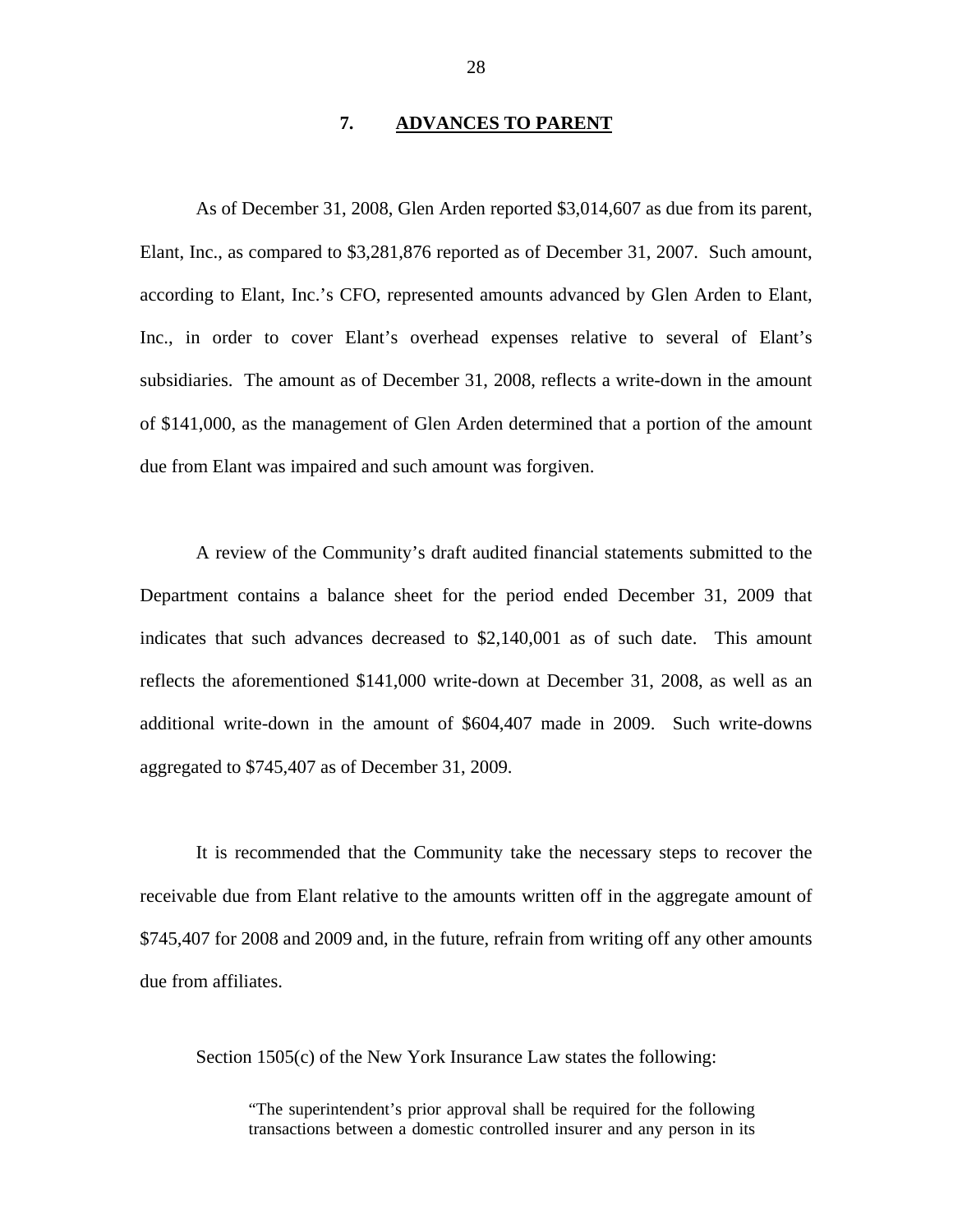holding company system: sales, purchases, exchanges, loans or extensions of credit, or investments, involving five percent or more of the insurer's admitted assets at last year-end."

Section 1505(d) of the New York Insurance Law states in part:

"The following transactions between a domestic controlled insurer and any person in its holding company system may not be entered into unless the insurer has notified the superintendent in writing of its intention to enter into any such transaction at least thirty days prior thereto, or such shorter period as he may permit, and he has not disapproved it with such period:

(1) sales, purchases, exchanges, loans or extensions of credit, or investments, involving more than one-half of one percent but less than five percent of the insurer's admitted assets at last year-end…"

Section 350.6(c)(7) of Department Regulation No. 140 (11 NYCRR 350(c)(7))

states, in part:

"After satisfying the requirements of subdivisions (a) and (b) of this section, assets supporting reserve liabilities may be invested in any of the following…

(7) accounts receivable subject to the restrictions that they are expected to be paid and not more than:

(i) 90 days overdue when the payor is not a government agency..."

The Community has deviated from its previously approved plan to achieve satisfactory actuarial balance by making such advances/loans, since management has converted assets, previously permitted on its actuarial balance sheet, to assets which are not permitted on its actuarial balance sheet (overdue receivables).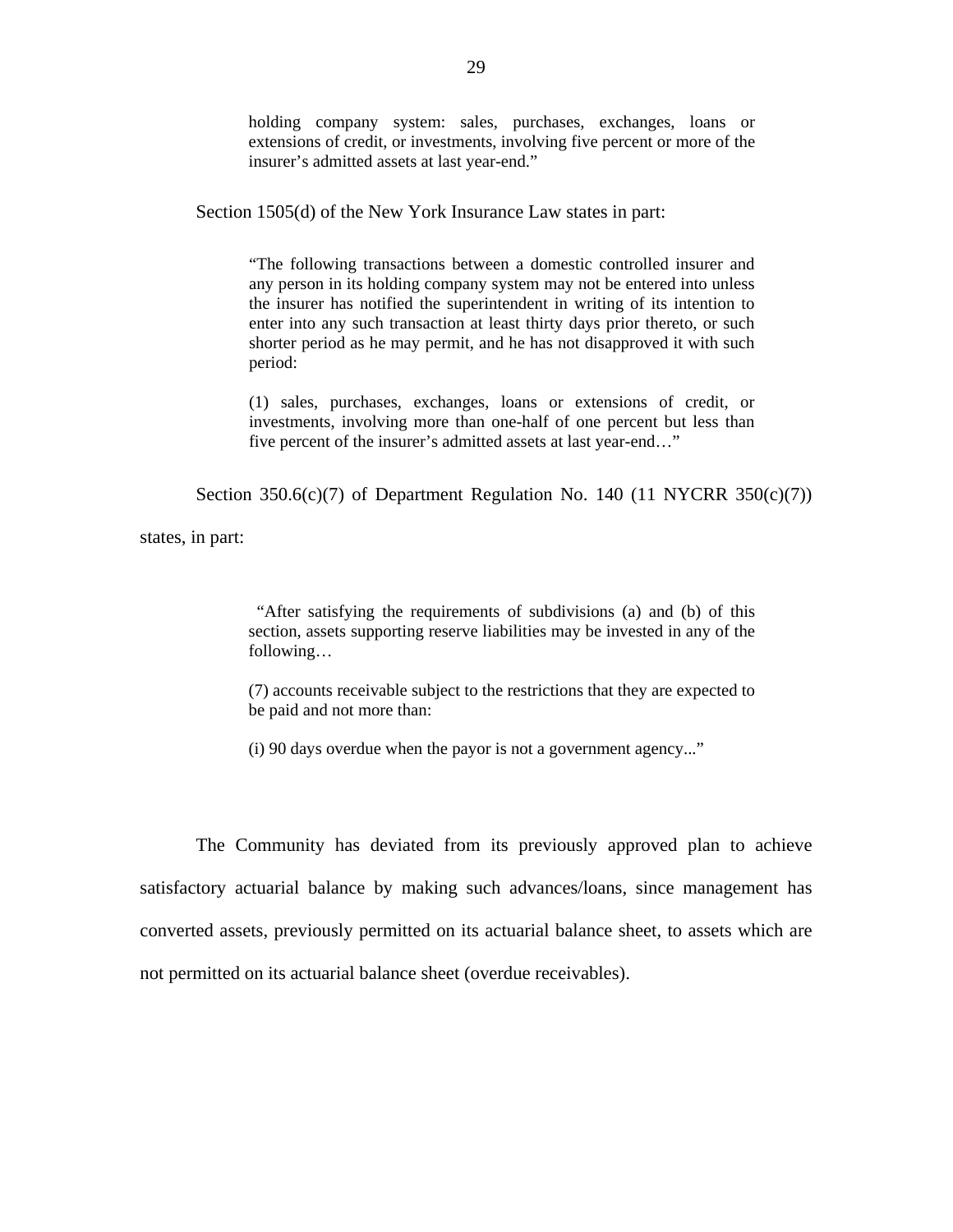<span id="page-31-0"></span>Glen Arden has agreed not to make any additional loans and/or cash advances to Elant, Inc. or any of its affiliates without the prior written approval of the New York Insurance Department.

As noted in item 6 of this report on examination, the Community has submitted an application for expansion with the New York Departments of Insurance and Health. However, the Insurance Department has objected to the proposed financial plan for the carriage house expansion.

It is therefore recommended that the Community take the necessary steps to recover all outstanding advances/loans made to Elant, Inc. within a time frame established by the New York Departments of Insurance and Health.

#### 8. **8. CONCLUSION**

As of December 31, 2007, the Community was not in satisfactory actuarial balance, as determined using generally accepted actuarial standards and applying the statutory requirements defined in Part 350.1(s) of Department Regulation No. 140 (11 NYCRR 350.1(s)). The Community's minimum actuarial surplus requirement, as determined using generally accepted actuarial standards and applying the aforementioned statutory requirements, was deficient in the amount of \$(9,328,000) as of December 31, 2007.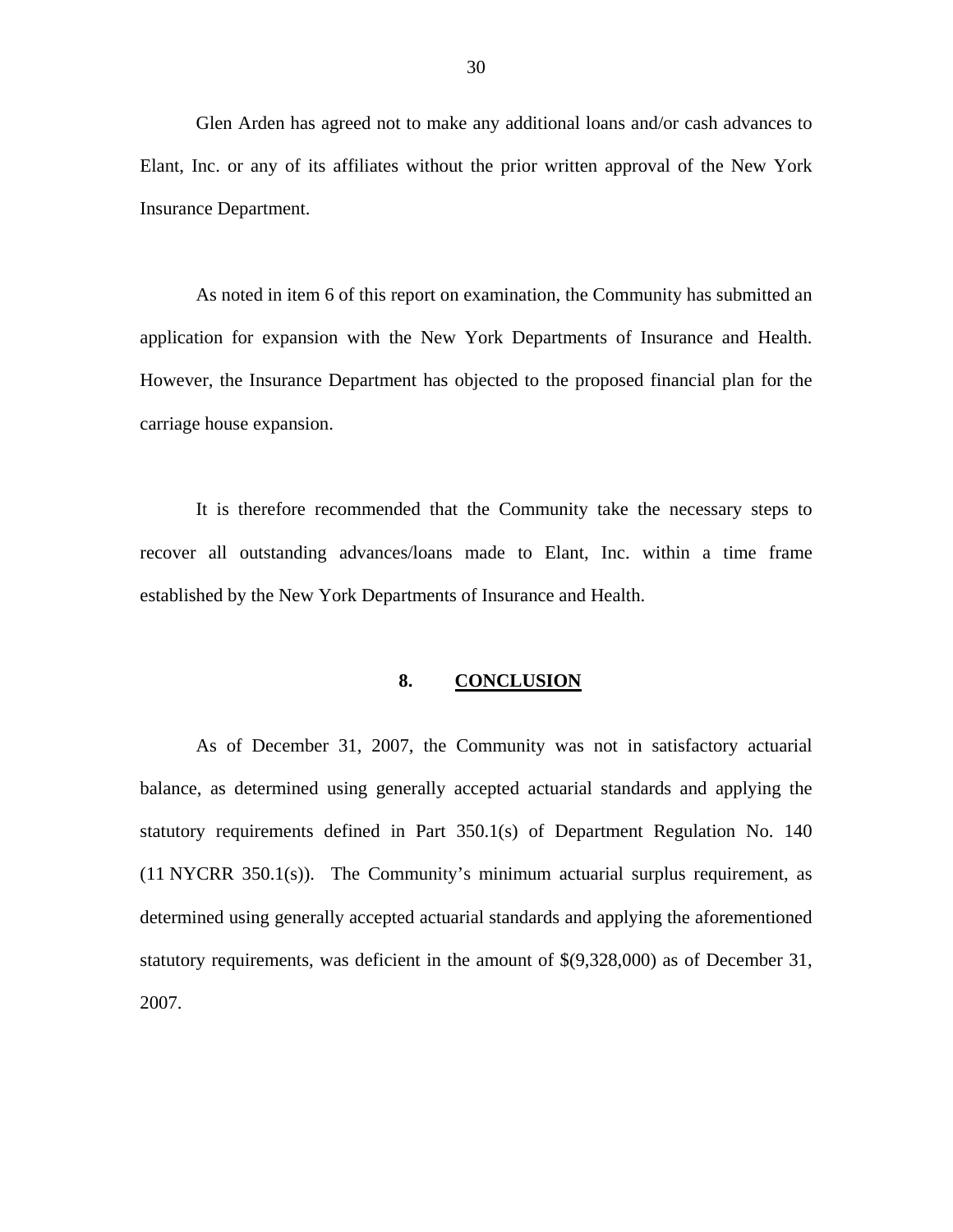<span id="page-32-0"></span>The Community is currently operating under a Plan of Restoration (the "Plan") to achieve satisfactory actuarial balance. The Plan was accepted by the Department on March 4, 2010.

#### **9. SUBSEQUENT EVENTS**

#### A. Minimum Liquid Reserve Requirement

As of December 31, 2009 Glen Arden reported in its filed annual statement submission that it did not meet the minimum liquid reserve requirement of Part  $350.6(a)(2)$  of Department Regulation 140 (11 NYCRR  $350.6(a)(2)$ ) and that such shortfall totaled \$627,945. As of May 31, 2010, the Community reported that the shortfall had increased to \$1,679,742.

Part  $350.6(a)(2)$  Department Regulation No. 140 (11 NYCRR  $350.6(a)(2)$ ) states in part:

> "(a) Once a continuing care retirement community has commenced operations and funds held in escrow are released pursuant to section 4610 of the Public Health Law, the continuing care retirement community shall maintain…an operating reserve fund as described in paragraph (2) of this subdivision…

> (2)(i) A continuing care retirement community shall maintain liquid assets in an amount greater than or equal to 35 percent of the sum of the following amounts:

> (a) the projected operating expenses of the community during the next 12 months, which shall include such comparable expenses related to providing services to non residents of the community during the next 12 months;

> related to the capital assets of the community and the responsibility of the (b) the projected aggregate of all taxes and insurance expenses that are community and due within the next 12 months;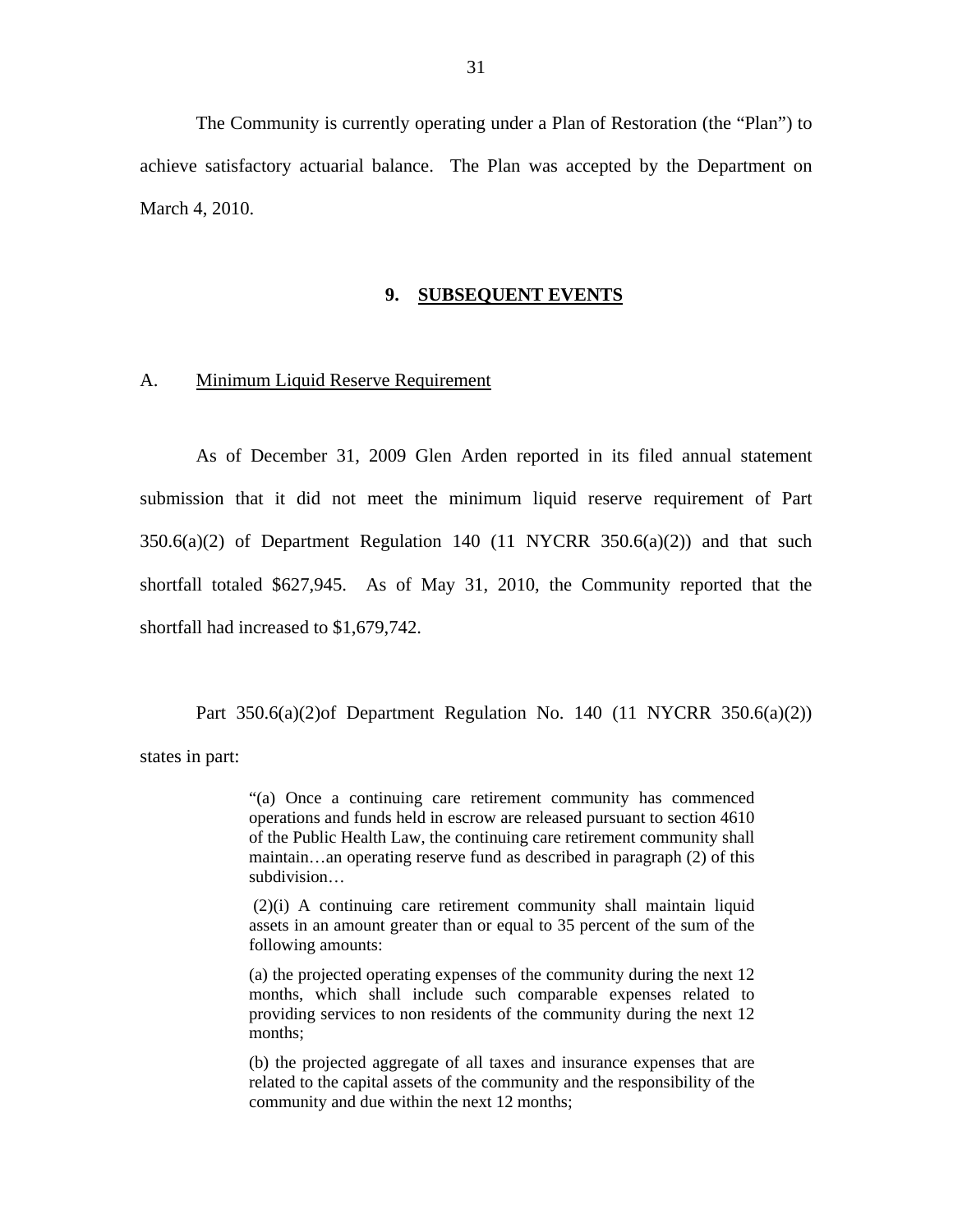(c) the projected debt interest payments of the community becoming due within the next 12 months, excluding debt interest payments included in paragraph (1) of this subdivision; and

(d) the projected and/or actual refund expenses of the community becoming due within the next 12 months, except where such refund is dependent on the resale of the unit.

(ii) Assets used to meet the requirement in subparagraph (i) of this paragraph:

(a) shall exclude assets used to meet the requirement in paragraph (1) of this subdivision;

(b) can include assets, other than a debt service reserve fund, established by or pursuant to a mortgage loan, bond indenture or other long term financing agreement;

(c) must be available to pay operating expenses, refund expenses, and taxes and insurance expenses related to the capital assets of the community should the operating revenue be insufficient for these purposes; and

(d) shall meet the eligibility requirements in paragraph (3) of this subdivision…"

It is recommended that the Community maintain adequate liquid assets to meet the minimum liquid reserve requirement of Part  $350.6(a)(2)$  of Department Regulation No. 140.

## B. Occupancy Levels

As noted within Item 4A of this report on examination, occupancy levels as of April 30, 2010 relative to the Community's independent living units and enriched housing/adult care units had fallen below acceptable actuarial standards. At a meeting with the Department on June 15, 2010, Glen Arden's management indicated that there had been a significant improvement in May, 2010 with regard to the occupancy rate for enriched housing/adult care (to 82%), however, the independent living unit rate (89.2%) continued to remain below the actuarial determined acceptable level (approximately 95%).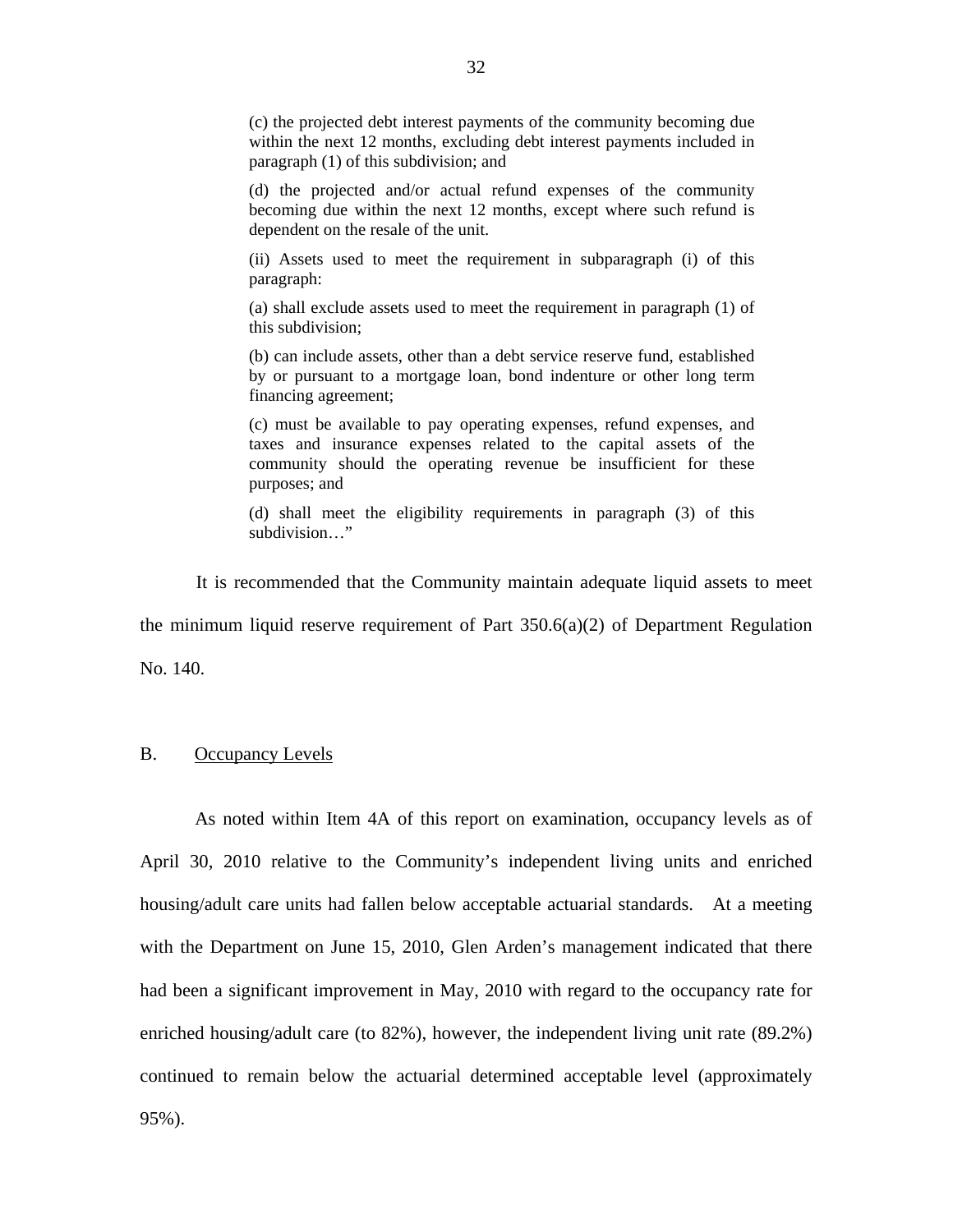#### 10. COMPLIANCE WITH PRIOR REPORT ON EXAMINATION

The prior report on examination as of December 31, 2005 contained the following seven (7) comments and recommendations as follows (page numbers refer to the prior report):

#### <u>**ITEM NO.**</u>

#### <u>PAGE NO</u>.

18

#### Surplus

1. As of December 31, 2005, the Community's minimum surplus requirement, as determined using generally accepted actuarial standards and applying statutory requirements, was impaired in the amount of \$4,318,000. 2,4,15,26

> It is recommended that the Community continue to operate under the Plan of Restoration, accepted by the New York Insurance Department on August 7, 2006, in order to bring its required surplus to an adequate level.

> *The Community deviated from the above plan by making the advances/loans to Elant, Inc.*

> *Department on March 4, 2010. At the time of this writing, the Community was operating under a revised Plan of Restoration (the "Plan") to achieve satisfactory actuarial balance. The Plan was approved by the New York Insurance*

**Initial Disclosure Statement** 

2. It is recommended that a standard information sheet, approved by the New York Department of Health be included with any distributed marketing materials and attached to the initial disclosure statement pursuant to section 4606(14) of the New York Public Health Law.

> *The Community recommendation. has complied with this*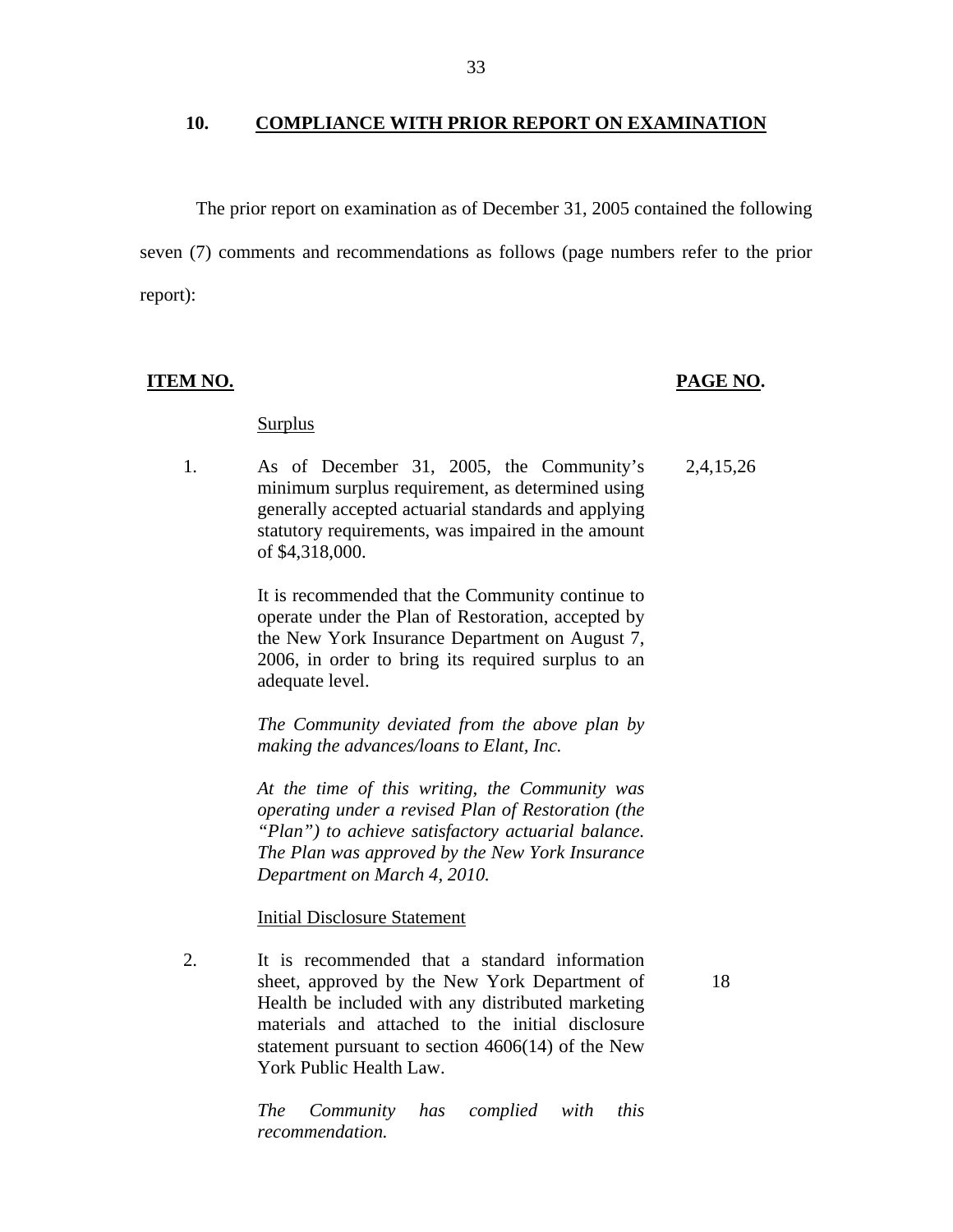#### Land Sale

3. It is recommended that Glen Arden comply with the provisions of Sections 1119(a) and  $1505(a)(1)$ & (c) of the New York Insurance Law and seek approval of the New York Insurance Department and the New York Department of Health prior to entering into a sale of land or building property and/or promissory notes(s) with any entity, including a member of the Elant, Inc. holding company.

> *The Community recommendation has complied with this*

4. It is recommended that the Community provide this Department with the pertinent board of directors' minutes pertaining to discussions and/or approval of the above land sale as requested by this Department in a letter to the Community dated October 5, 2007. 21

> *The Community recommendation. has complied with this*

5. It is recommended that Glen Arden comply with the provisions of Section 715 of the New York Not-For-Profit Corporation Law with regard to effecting contracts or transactions with other entities including affiliated corporations in which certain directors and/or officers are also directors and/or officers of such other entities, including affiliated corporations.

> *The Community recommendation. has complied with this*

20

22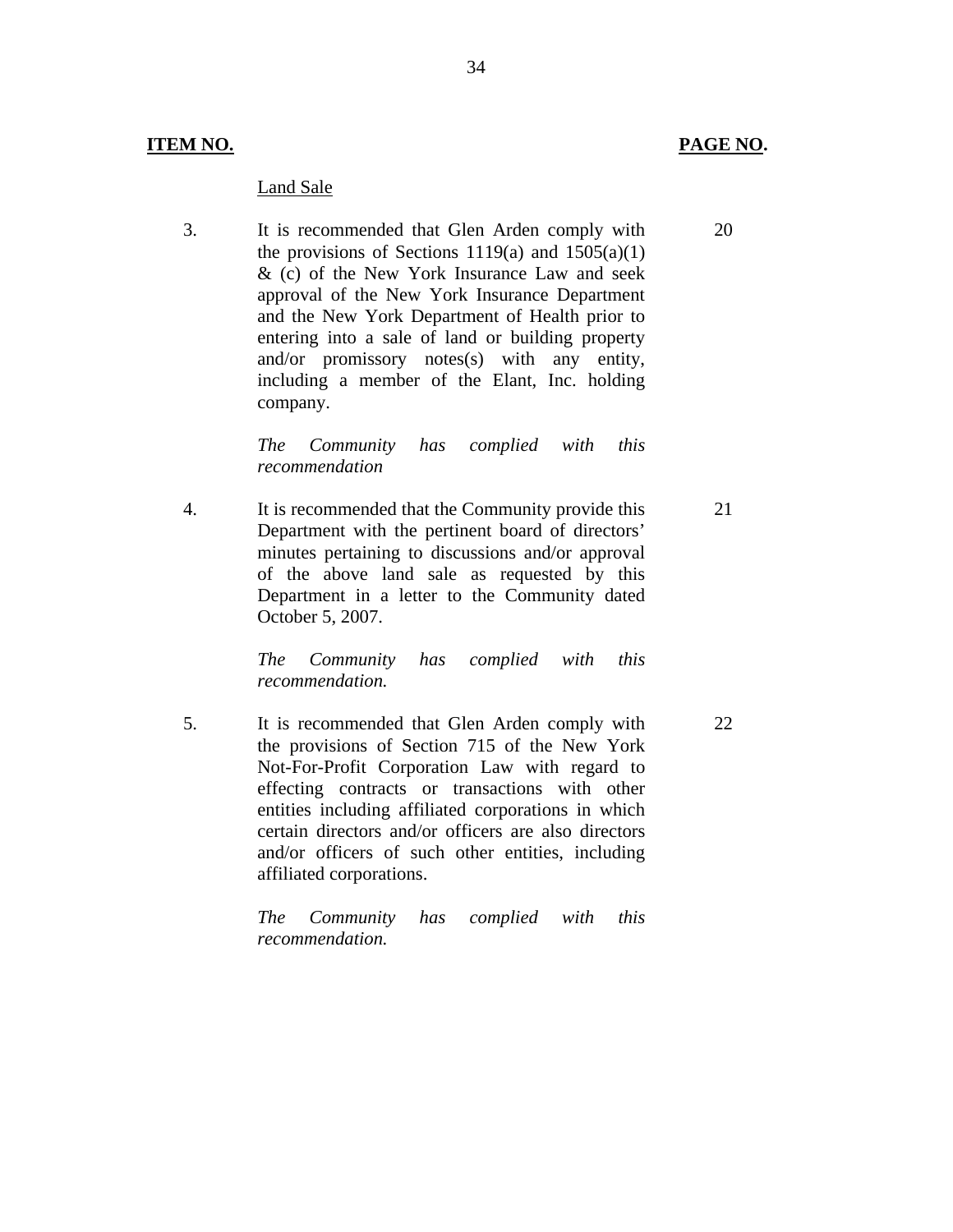At the time of this writing, the New York Insurance Department and the New York Department of Health are in the process of reviewing Glen Arden's application relative to the sale of the 10.447 acre of land and development of such land back to Glen Arden.

35

*The current expansion proposal under review no longer includes selling the 10.447 acre parcel back to Glen Arden.* 

#### Advances/Loans to Parent

6. Glen Arden has agreed not to make any additional loans and/or cash advances to Elant, Inc. or any of its affiliates without the prior written approval of the New York Insurance Department. Should the projected financial entries discussed at item 7B of this report not fully offset the outstanding advances/loans, or should the expansion project not proceed, it is recommended that the Community take the necessary steps to recover all outstanding advances/loans made to Elant, Inc. It is also recommended that, in the future, the Community comply with the prior approval or notification requirements of Section 1505(c)  $\&$  (d) of the New York Insurance Law prior to any advances or loans being made to any members of its holding company.

> *A similar recommendation is contained in this report with regard to the Community taking the necessary steps to recover all outstanding advances/loans made to Elant, Inc. The Community has complied with the prior approval or notification requirements of Section 1505(c)&(d) of the New York Insurance Law prior to any advances or loans being made to any members of its holding company.*

## **ITEM NO. PAGE NO.**

24,25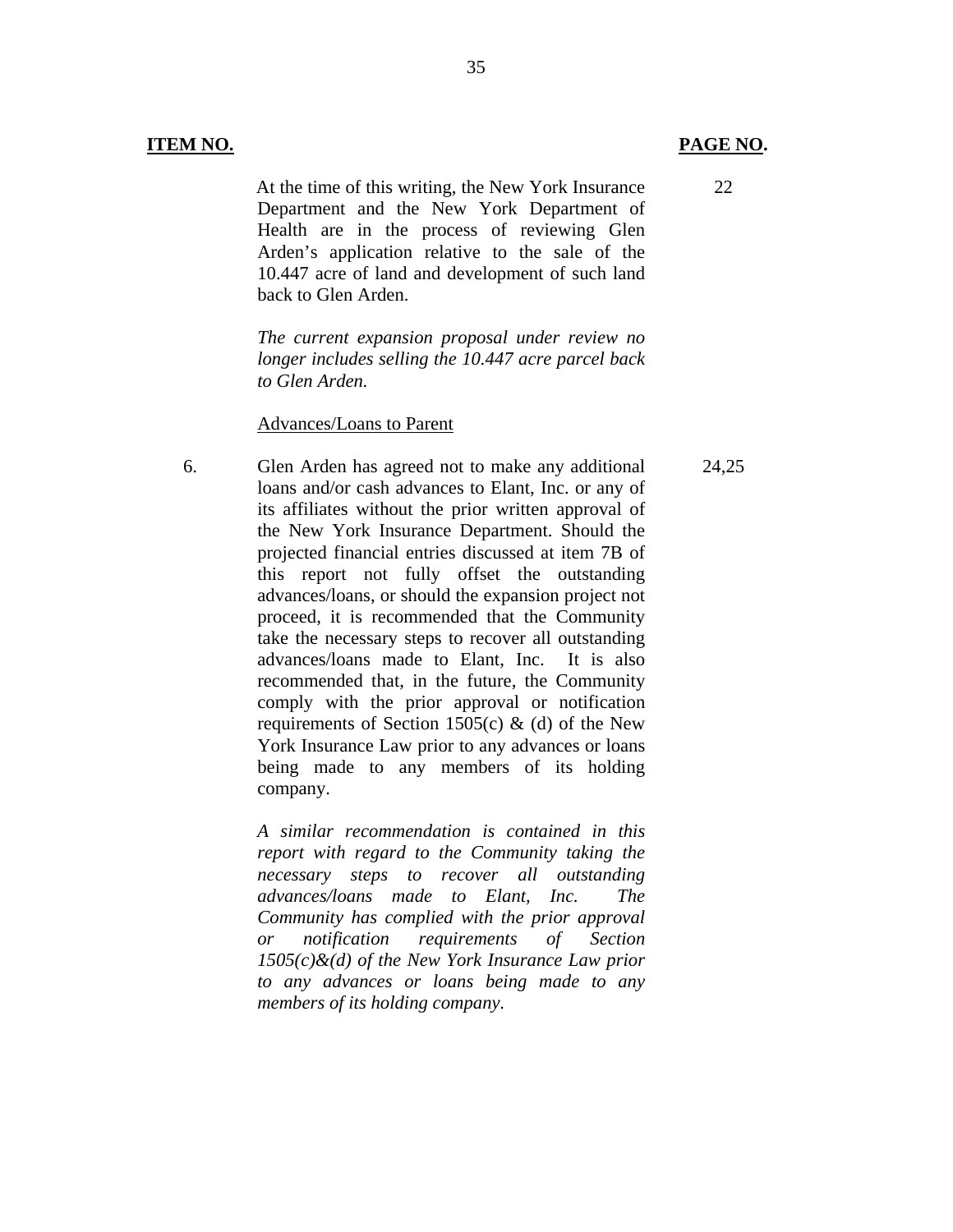## **ITEM NO. PAGE NO.**

26

## **Application For Expansion**

7. It is recommended that, prior to initiating such expansion and incurring the lien and anticipated project costs, the Community should recover all of the outstanding advances/loans made to Elant, Inc.

> *The Community has not complied with this recommendation. A similar recommendation is included within this report on examination.*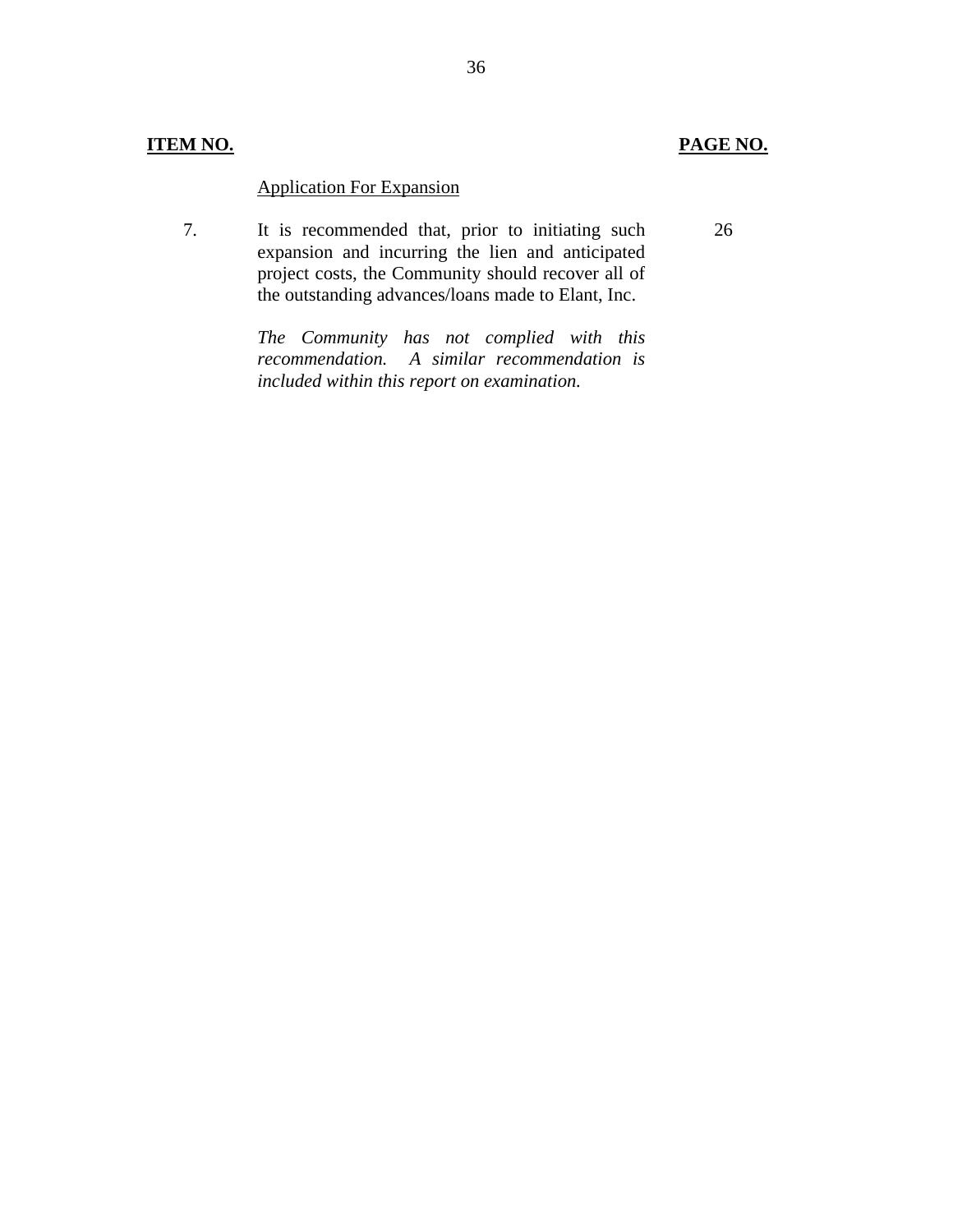## **11. SUMMARY OF COMMENTS AND RECOMMENDATIONS**

## **ITEM**

## **PAGE NO.**

10

16

#### **Satisfactory Actuarial Balance and Surplus**

A. Satisfactory Actuarial Balance and Surplus<br>As of December 31, 2007, the Community was not in satisfactory actuarial balance, as determined using generally accepted actuarial standards and applying the statutory requirements defined in Part 350.1(s) of Department Regulation No. 140 (11 NYCRR 350.1(s)). The Community's minimum actuarial surplus requirement, as determined using generally accepted actuarial standards and applying the aforementioned statutory requirements, was deficient in the amount of \$(9,328,000) as of December 31, 2007. 2, 4, 23, 30

> The Community is operating under a Plan of Restoration (the "Plan") to achieve satisfactory actuarial balance. The Plan was accepted by the Department on March 4, 2010.

- **Holding Company System**
- B. Holding Company System<br>i. It is recommended that the Community comply with Section 1505(d) of the New York Insurance Law and submit all administrative service agreements and amendments to such agreements, to the New York Departments of Health and Insurance for review.

#### **Escrow Agreement**

C. Escrow Agreement<br>It is recommended that the Community maintain a copy of the appropriate escrow agreement with its depository bank for its escrow account relative to priority reservation deposits.

#### **Accounts and Records**

D. Accounts and Records<br>It is recommended that the Community comply with the testing and documentation requirements of Part 350.6(a)(4) of Department Regulation No. 140. 18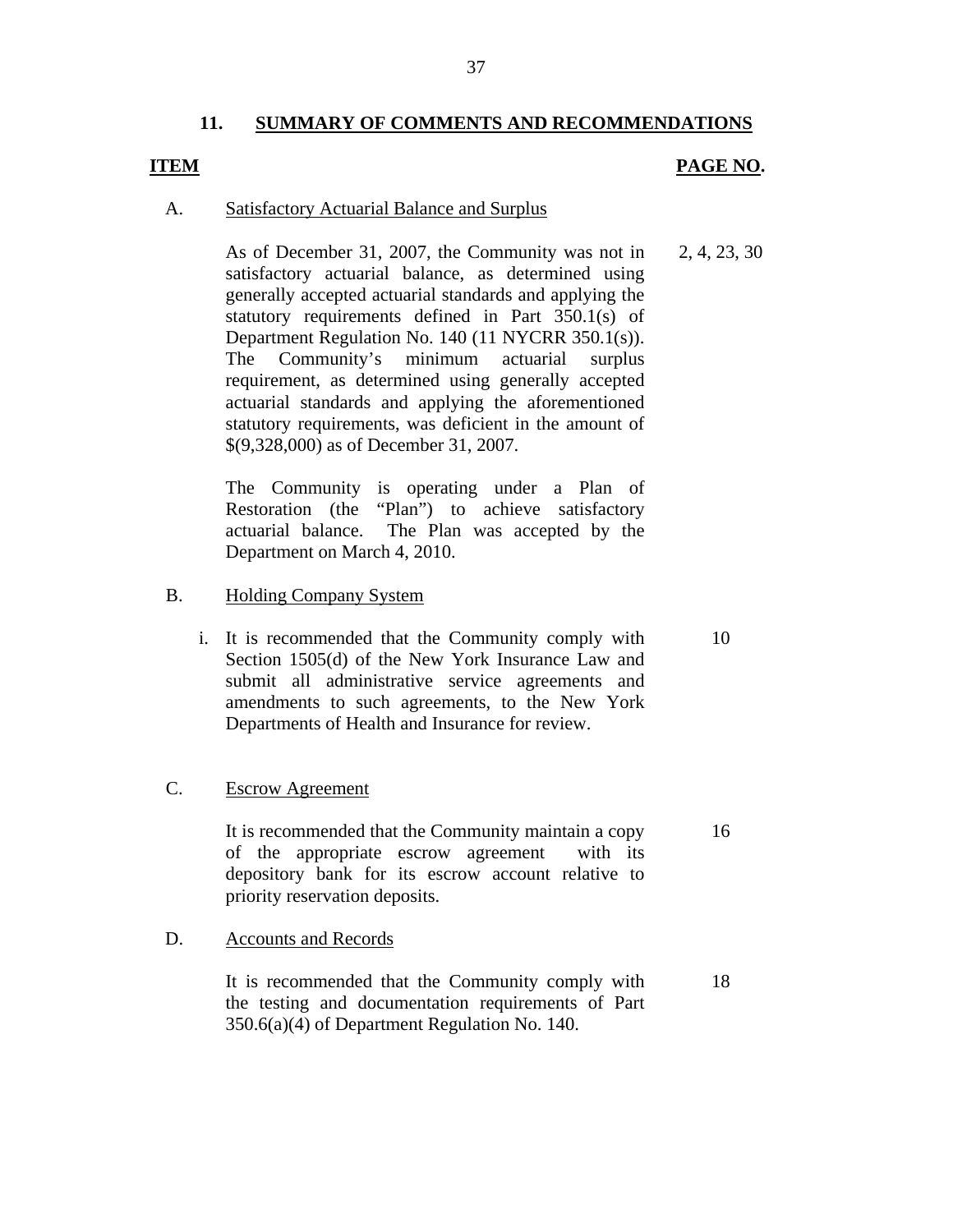## **ITEM PAGE NO.**

20

## **Occupancy Levels**

E. <u>Occupancy Levels</u><br>It is recommended that the Community take the necessary steps to increase its occupancy levels for its independent living units and enriched housing/adult care units to actuarial acceptable levels (approximately 95%).

Land Sale

F. Land Sale<br>It is recommended that the Community re-establish the note receivable amount and interest thereon due from Lifestyle in the amount of \$1,110,423. 26

## **Advances to Parent**

- G. Advances to Parent<br>i. It is recommended that the Community take the necessary steps to recover the receivable due from Elant relative to the amounts written off in the aggregate amount of \$745,407 for 2008 and 2009, and in the future, refrain from writing off any other amounts due from affiliates. 28
	- ii. It is therefore recommended that the Community take the necessary steps to recover all outstanding advances/loans made to Elant, Inc. within a time frame established by the New York Departments of Insurance and Health. 30

#### **Subsequent Events**

H. Subsequent Events<br>It is recommended that the Community maintain adequate liquid assets to meet the minimum liquid reserve requirement of Part 350.6(a)(2) of Department Regulation No. 140. 32